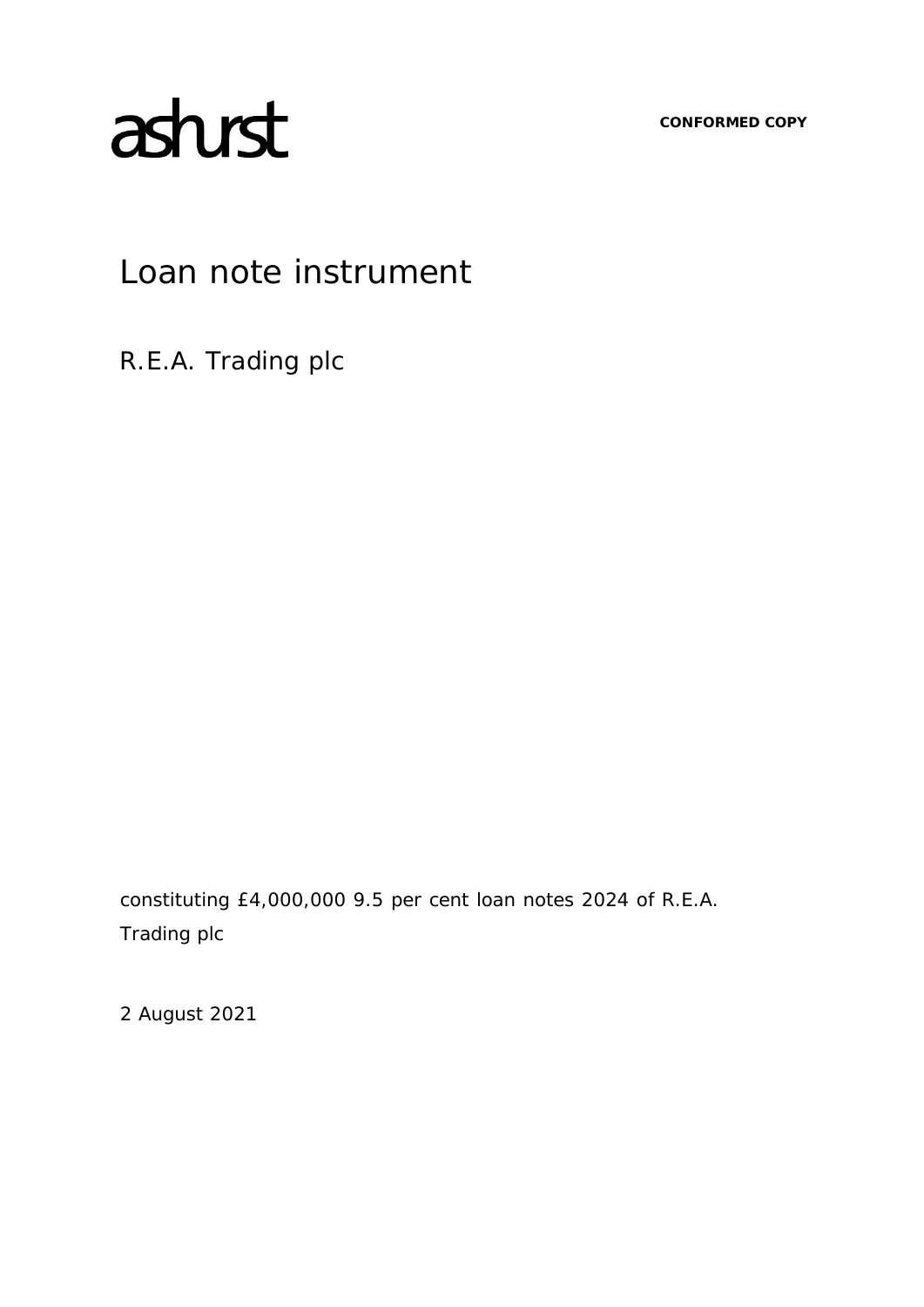# **CONTENTS**

# **CLAUSE**

# **PAGE**

| 1 <sub>1</sub>   |  |  |  |  |
|------------------|--|--|--|--|
| 2.               |  |  |  |  |
| 3.               |  |  |  |  |
| $\overline{4}$ . |  |  |  |  |
| 5.               |  |  |  |  |
| 6.               |  |  |  |  |
| 7 <sub>1</sub>   |  |  |  |  |
| 8.               |  |  |  |  |
| 9.               |  |  |  |  |
| 10.              |  |  |  |  |
| 11.              |  |  |  |  |
| 12.              |  |  |  |  |
| 13.              |  |  |  |  |
|                  |  |  |  |  |
|                  |  |  |  |  |
|                  |  |  |  |  |
|                  |  |  |  |  |
|                  |  |  |  |  |
|                  |  |  |  |  |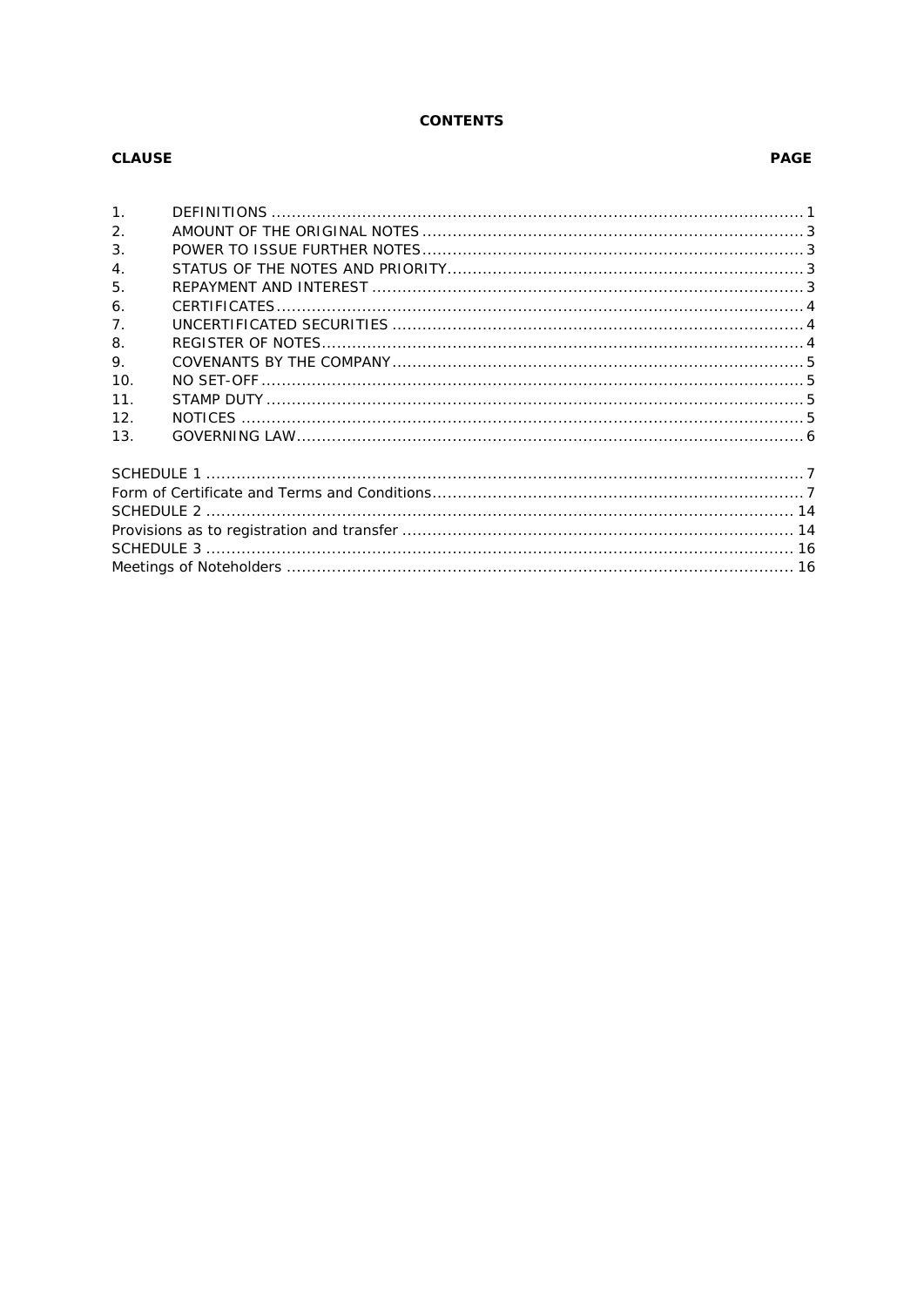# **THIS LOAN NOTE INSTRUMENT** is made by way of deed poll on 2 August 2021

#### **BY:**

**R.E.A. TRADING PLC** (a public limited company incorporated in England and Wales under registered number 88367) whose registered office is at First floor, 32-36 Great Portland Street, London W1W 8QX (the **"Company"**).

**WHEREAS** the Company has, by a resolution of its board of directors, created and authorised the issue of £4,000,000 9.5 per cent loan notes 2024 to be constituted as hereinafter provided.

# **BY THIS DEED THE COMPANY HEREBY DECLARES AND COVENANTS AS FOLLOWS:**

#### 1. **DEFINITIONS**

1.1 In these presents unless inconsistent with the subject or context:

"Aaent" means Link Group of 10<sup>th</sup> Floor, Central Square, 29 Wellington Street, Leeds LS1 4DL or such other person as the Company may from time to time notify to Noteholders in accordance with clause [8.2](#page-6-0) as being its agent for the purposes of keeping the books and records relating to the Notes;

**"Auditors"** means the auditors for the time being of the Company or in the event of such auditors being unable or unwilling to carry out any action requested of them pursuant to the provisions of these presents, such other firm of chartered accountants as may be nominated by the Company;

**"business day"** means a day (other than a Saturday or a Sunday) on which banks are generally open for business in the City of London;

**"Conditions"** means the terms and conditions set out in [schedule 1,](#page-8-0) which terms and conditions shall be endorsed on each certificate for the Notes;

**"CREST Regulations"** means the Uncertificated Securities Regulations 2001 (S.I. 2001 No. 3755);

**"Directors"** means the board of directors for the time being of the Company;

**"Extraordinary Resolution"** means a resolution passed at a meeting of the Noteholders duly convened and held in accordance with the provisions contained in these presents by a majority consisting of not less than three-fourths of the persons voting thereat upon a show of hands or if a poll is duly demanded then by a majority consisting of not less than three-fourths of the votes given on such a poll;

**"Further Notes"** means any further loan notes of the Company which may be created and issued pursuant to clause [3](#page-4-0) or, as the case may be, the principal amount thereof for the time being issued and outstanding;

**"Notes"** means the Original Notes and the Further Notes except that, in schedule 1, the Notes means the Original Notes only:

**"Noteholders"** means the holders for the time being of the Notes;

**"Original Notes"** means the £4,000,000 nominal 9.5 per cent loan notes 2024 of the Company created as hereinbefore recited or, as the case may be, the principal amount thereof for the time being issued and outstanding;

**"outstanding"** means, in relation to the Notes, all the Notes issued and in respect of which there is for the time being an entry in the register maintained pursuant to clause [8,](#page-5-0) other than: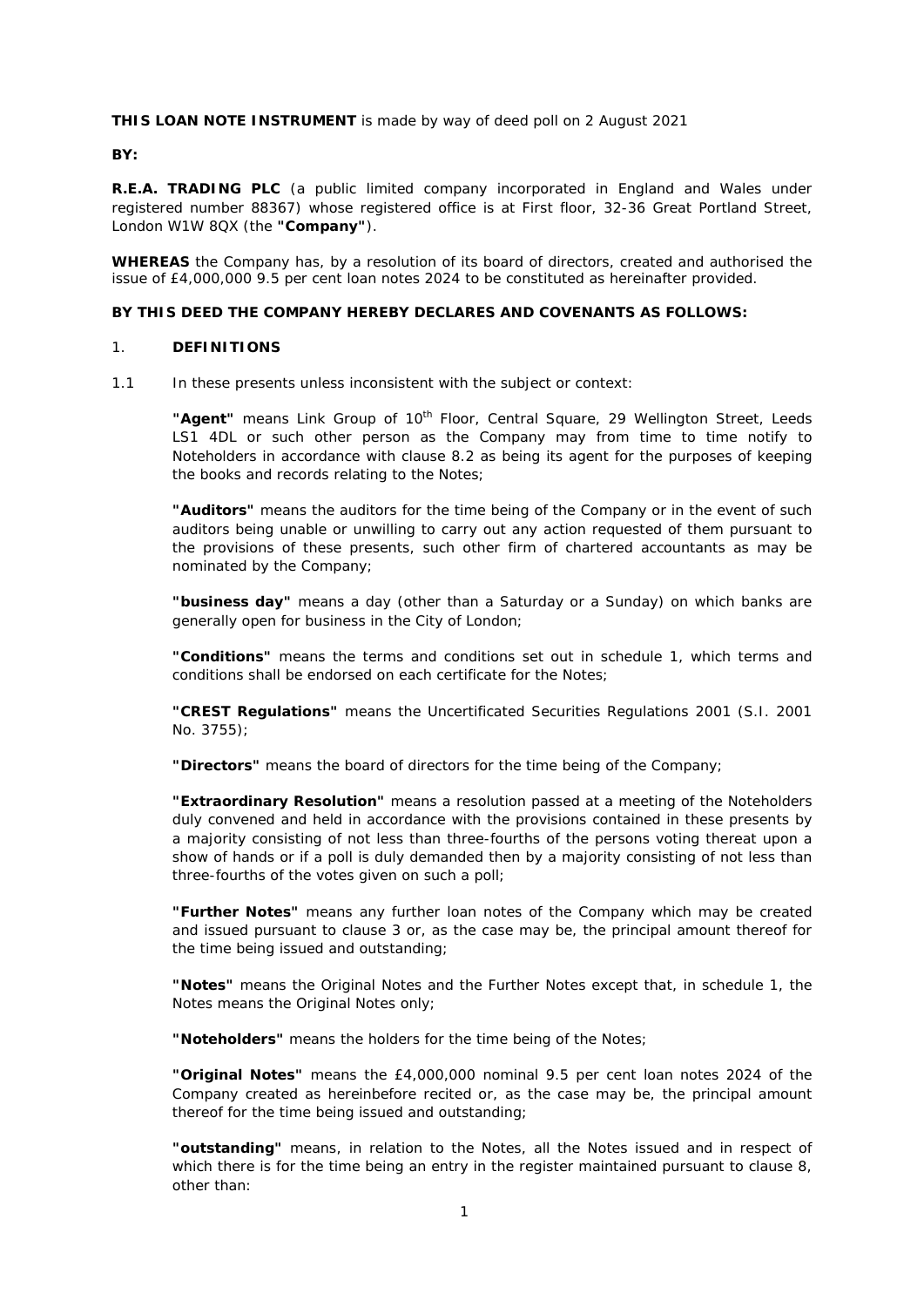- (a) Notes which have been redeemed and cancelled pursuant to these presents; and
- (b) Notes which have been purchased and cancelled pursuant to these presents

provided that for each of the following purposes, namely:

- (i) the right to attend and vote at any meeting of the Noteholders or any of them; and
- (ii) the determination of how much and which Notes are for the time being outstanding for the purposes of Condition [8](#page-11-0) and paragraphs 1, 3 and 6 of schedule 3,

Notes (if any) which are for the time being held by, for the benefit of, or on behalf of, the Company or any of its subsidiaries shall (unless and until ceasing to be so held) be deemed not to remain outstanding and accordingly the holders of such Notes shall be deemed not to be Noteholders;

**"par"** means the nominal value of the Notes;

**"receiver"** includes a receiver and manager or an administrative receiver (whether appointed pursuant to these presents, pursuant to any statute, by a court or otherwise);

**"repayment"** includes redemption and vice versa and the words **"repay"**, **"redeem"**, **"repayable"**, **"redeemable"**, **"repaid"** and **"redeemed"** shall be construed accordingly; and

**"these presents"** means this loan note instrument (including the schedules hereto) and any deed expressed to be supplemental hereto or executed or entered into pursuant to this deed or any deed supplemental hereto.

- 1.2 Subject to any express definition, any words and expressions defined in the Companies Act 2006 shall bear the same meanings in these presents.
- 1.3 References in these presents to any statute or a provision of any statute shall be deemed to include a reference to any statute or the provision of any statute which amends, extends, consolidates or replaces the same, or which has been amended, extended or consolidated or replaced by the same, and shall include any orders, regulations, instruments or other subordinate legislation made under the relevant statute.
- 1.4 Every report or certificate given by the Auditors under any provisions of these presents shall be in writing and shall be conclusive and binding for all purposes on the Company, the Noteholders and all other persons interested hereunder.
- 1.5 References in these presents to costs, charges or expenses shall include any amount in respect of value added tax or similar tax charged in respect thereof.
- 1.6 Any register, index, minute book or book of account required to be kept by these presents shall be kept, and inspection thereof shall be allowed and copies shall be supplied, in such form and manner and subject to such precautions as would from time to time be permissible or required if it were a register, index, minute book or book of account required to be kept by the Companies Act 2006 (as from time to time amended, extended or re-enacted) and references to such records in these presents shall be construed accordingly.
- 1.7 References in these presents to any action, remedy or method of judicial proceedings for the enforcement of the rights of creditors shall be deemed to include, in respect of any jurisdiction other than England, references to such action, remedy or method of judicial proceeding for the enforcement of the rights of creditors available or appropriate in such jurisdiction as shall most nearly approximate to such action, remedy or method of judicial proceeding described or referred to in these presents.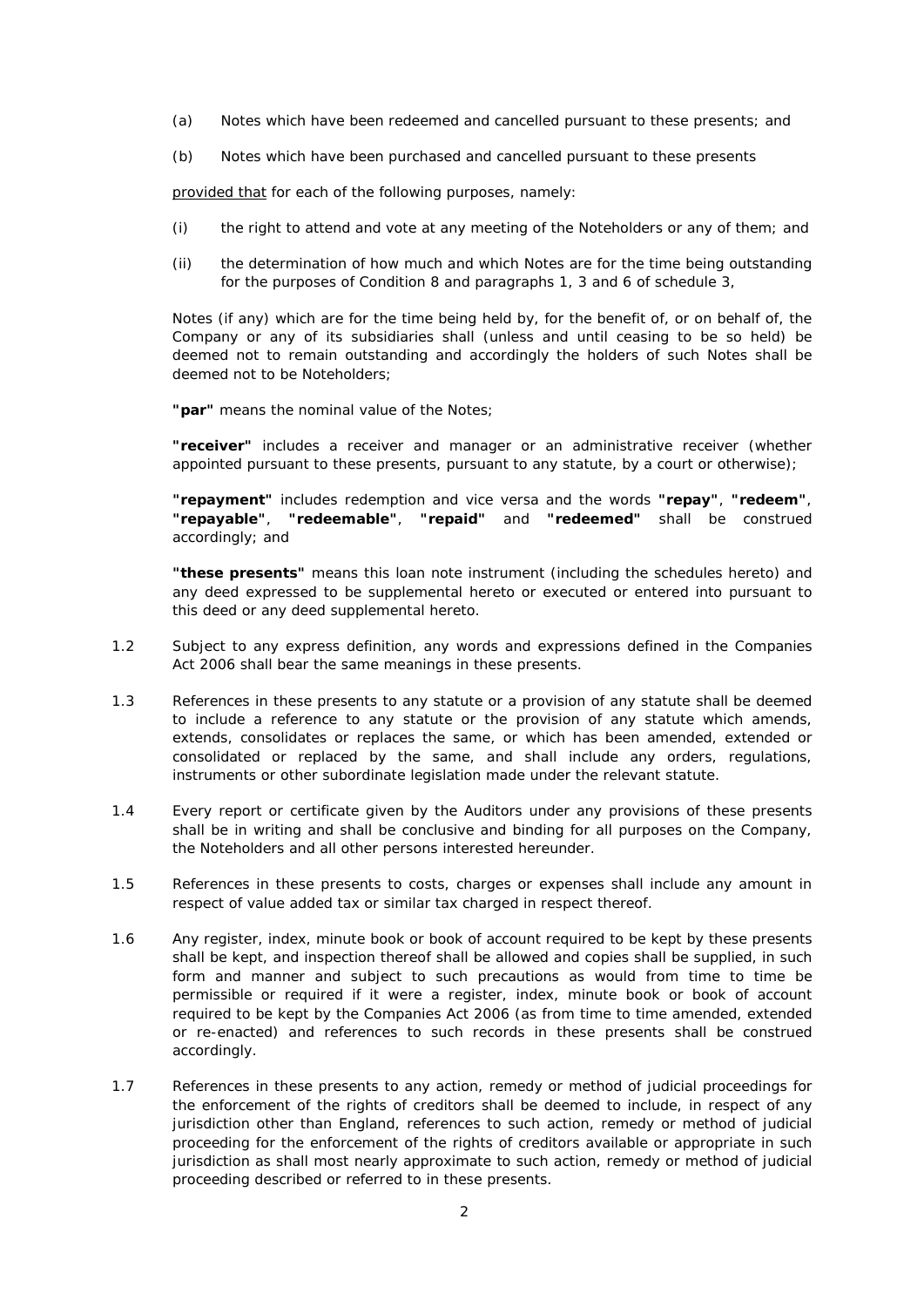- 1.8 The headings to clauses are inserted herein for convenience and shall not affect the construction hereof.
- 1.9 References in these presents to schedules, clauses, and paragraphs shall be construed as references to the schedules, clauses, and paragraphs of these presents respectively.

# 2. **AMOUNT OF THE ORIGINAL NOTES**

The Original Notes are limited to £4,000,000 and may be issued to such persons and on such terms and conditions and either at par or at a discount or at a premium and either wholly or partly for cash or otherwise as the Directors may determine and the proceeds of issue thereof shall be receivable by the Company and shall be applicable as the Directors may determine.

# <span id="page-4-0"></span>3. **POWER TO ISSUE FURTHER NOTES**

- 3.1 Power is reserved to the Company, subject to the following provisions of this clause [3,](#page-4-0) to create and issue further loan notes either ranking *pari passu* in all respects and forming a single issue with the Original Notes or carrying such rights and on such terms (including, without limitation, terms as to interest, conversion, premium, repayment and otherwise) as the Directors may determine.
- 3.2 Any Further Notes shall be constituted by a deed expressed to be supplemental to these presents and shall be stamped (at the cost of the Company) with any duty provided for by any applicable law and particulars thereof shall, if required, be duly registered with the Registrar of Companies. A memorandum of every such supplemental deed shall be endorsed by the Company on this deed.
- 3.3 Any Further Notes may be issued to such persons and on such terms and either at par or at a discount or at a premium and either wholly or partly for cash or otherwise as the Directors may determine and the proceeds of issue thereof shall be receivable by the Company and shall be applicable as the Directors may determine.

# 4. **STATUS OF THE NOTES AND PRIORITY**

The Original Notes constitute direct, general, unconditional and unsecured obligations of the Company, ranking *pari passu* among themselves and at least *pari passu* with all other present and future unsecured obligations of the Company, except for those obligations as may be preferred by law. In respect of any Note the accrued but unpaid interest thereon shall rank ahead of the nominal amount thereof.

# 5. **REPAYMENT AND INTEREST**

- <span id="page-4-1"></span>5.1 The Company covenants with the Noteholders that as and when the Notes are, or any part of the Notes is, due to be redeemed as provided by these presents or on such earlier date as the Notes or any part thereof shall become due and payable, it will pay to the Noteholders the principal amount of the Notes or as the case may be the part thereof due to be redeemed and will in the meantime until all of the Notes shall have been redeemed pay to the Noteholders interest at the applicable rate and on the due date(s) specified in the Conditions (as well after as before any judgment) on the principal amount of the Notes for the time being outstanding.
- 5.2 Should the date of any payment due under clause [5.1](#page-4-1) fall on a day which is not a business day, then the payment date shall be deemed to be the next business day immediately following such payment date. This provision shall not affect any interest period nor shall it affect the amount of interest (or any other monies) to be paid on any payment date.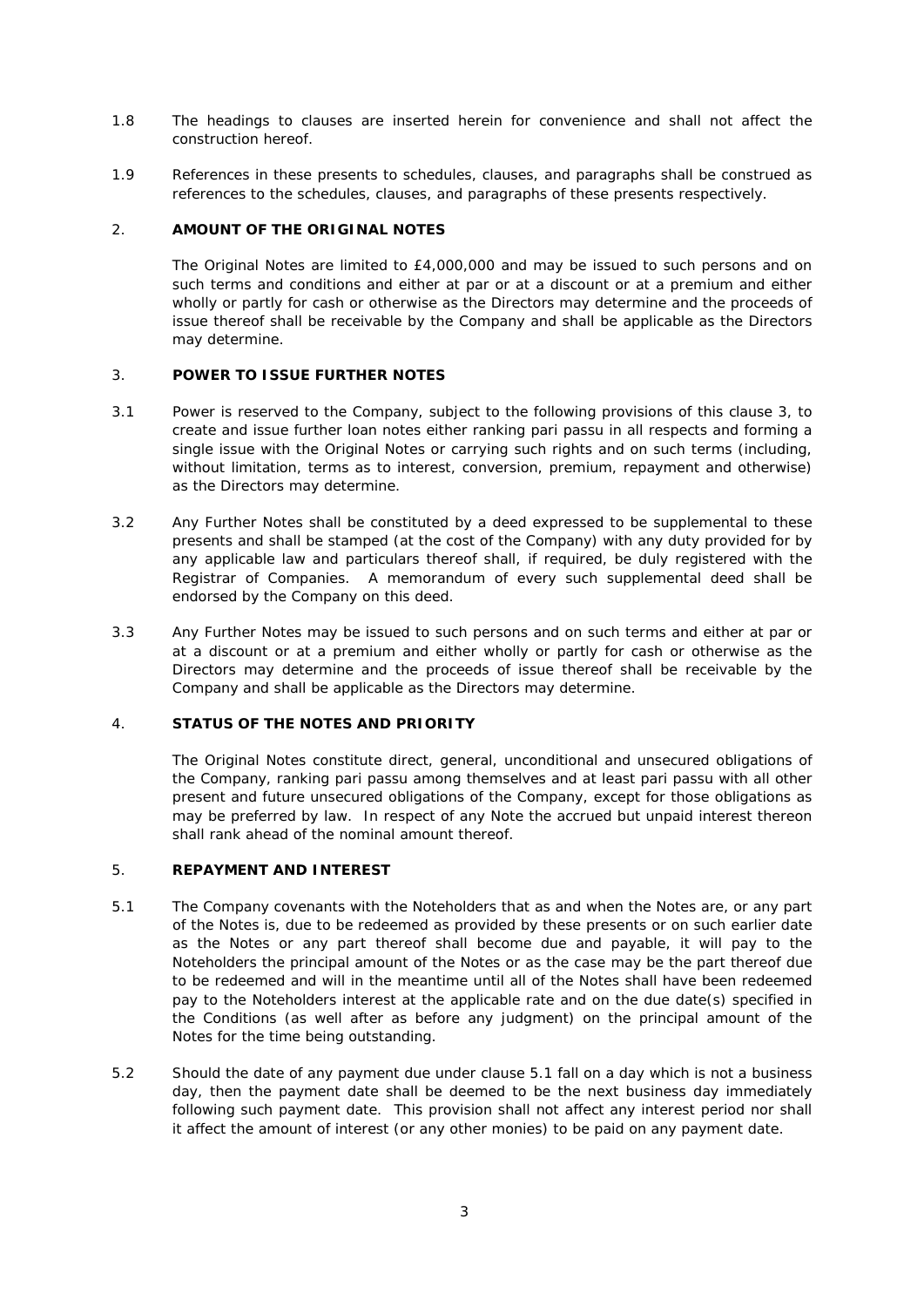- 5.3 The receipt of each Noteholder and in the case of joint Noteholders of any one of such joint holders for any principal monies or interest payable in respect of the Notes held by such Noteholder or joint Noteholders shall be a good discharge to the Company.
- 5.4 Upon any payment to the Noteholders on account of any principal monies payable upon the Notes, the Company may require that the certificate (if any) for the Notes in respect of which such payment is made be produced to the Company, who shall cause a memorandum of the amount and date of payment to be enfaced thereon, or in the case of payment in full shall retain the same.

# 6. **CERTIFICATES**

- 6.1 The certificates for the Notes shall be issued under the common seal of the Company or under a seal kept by it under section 50 of the Companies Act 2006 affixed in accordance with the provisions of the articles of association of the Company for the time being in force and in accordance with such Act.
- 6.2 Every certificate for the Original Notes shall be in the form or substantially in the form set out in schedule 1, with such modifications as the Company may from time to time deem necessary or appropriate, and shall have endorsed thereon terms and conditions in the form set out in that schedule.
- 6.3 The certificates for any Further Notes shall be as nearly as may be in the form of those for the Original Notes and shall have endorsed thereon terms and conditions as nearly as may be (having regard to the terms of issue of such Further Notes) similar to the Conditions for the Original Notes.
- 6.4 The Company shall comply with the Conditions and with the provisions set out in [schedule](#page-15-0)  [2](#page-15-0) and [schedule 3.](#page-17-0) The Notes shall be held subject to such Conditions and provisions, all of which Conditions and provisions shall be deemed to be incorporated in this deed and shall be binding on the Company and the Noteholders and all persons claiming through or under them respectively.
- 6.5 Every Noteholder shall be entitled to receive, free of charge, one certificate for each class of the Notes held by him but so that joint Noteholders shall be entitled to only one certificate in respect of each class of the Notes held jointly by them which certificate shall be delivered to that one of the joint Noteholders whose name stands first in the register of Noteholders.
- 6.6 When a Noteholder has transferred part only of his holding of any class of the Notes he shall be entitled to receive free of charge a fresh certificate for the balance of the Notes not so transferred.

# 7. **UNCERTIFICATED NOTES**

- <span id="page-5-1"></span>7.1 Pursuant to the CREST Regulations, the Company may make arrangements for the holding of title to Notes in uncertificated form and the transfer of title thereto otherwise than by a written instrument. Where any provision of these presents is, insofar as it relates to Notes in uncertificated form, inconsistent with the provisions of the CREST Regulations, the CREST Regulations shall prevail.
- 7.2 In particular, without prejudice to the generality of clause [7.1,](#page-5-1) in the case of Notes held in uncertificated form, title to the Notes may be transferred by means of a relevant system (as defined in the CREST Regulations).

# <span id="page-5-0"></span>8. **REGISTER OF NOTES**

8.1 The Company shall at all times keep or procure to be kept at its registered office or at the office of the Agent for the time being an accurate register showing the principal amount of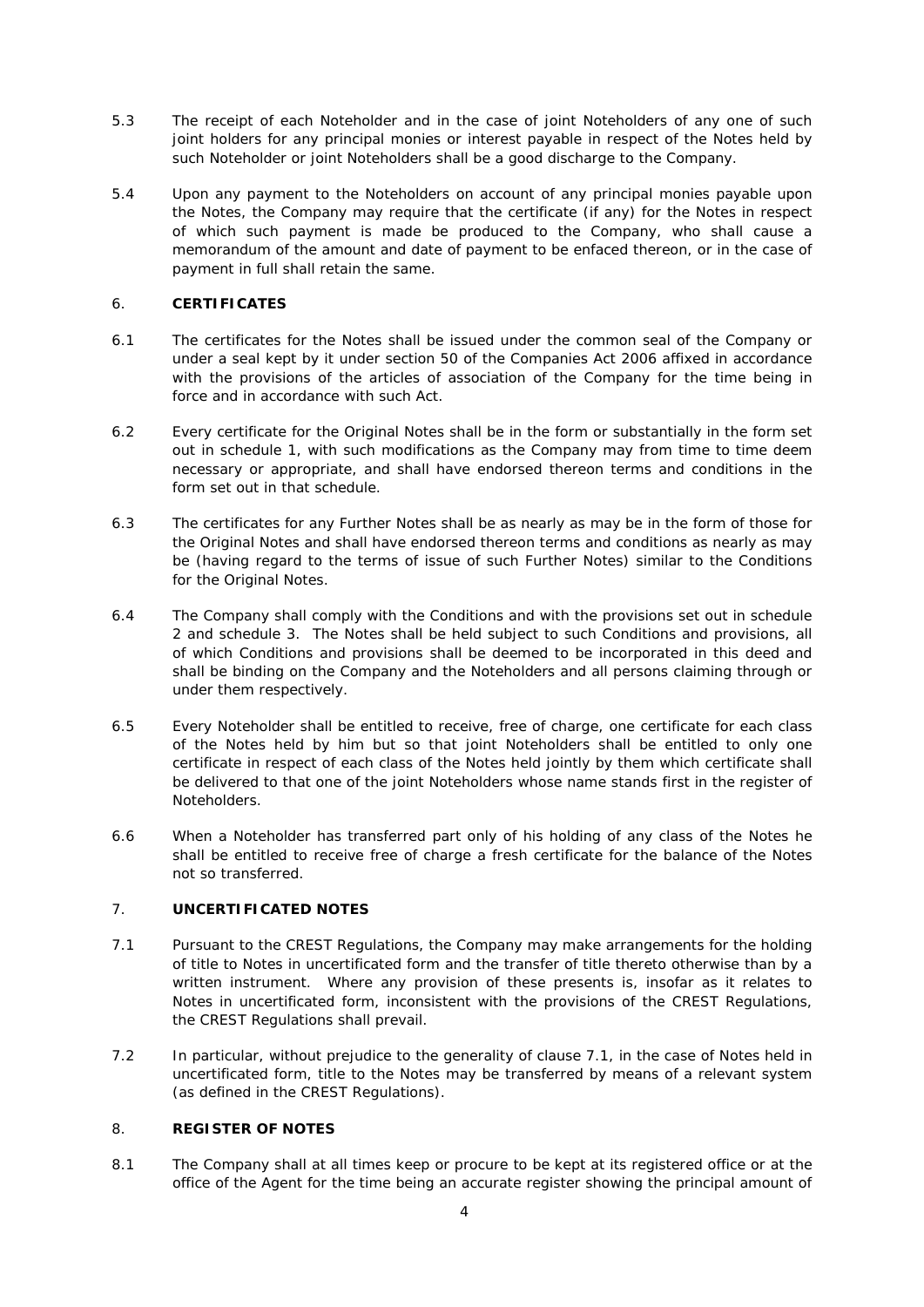the Notes for the time being issued and the date of issue and of all subsequent transfers or changes of ownership thereof and the names and addresses of the Noteholders and the persons deriving title under them. The register may be closed at such times and for such periods (not exceeding in aggregate 30 business days in any year) as the Company may from time to time determine.

<span id="page-6-0"></span>8.2 The Company undertakes to notify Noteholders forthwith upon it appointing any new firm as the Agent (such notice to include details as to the address of the new Agent at which the register of Notes is to be held) and upon any other change to the address at which the said register is to be held.

# 9. **COVENANTS BY THE COMPANY**

The Company hereby covenants with the Noteholders and each of them to comply with the terms of the Notes and this Instrument and to observe and perform the Conditions, which Conditions shall be deemed to be incorporated in this Instrument and shall be binding on and enure for the benefits of the Company and the Noteholders and all persons claiming through or under them respectively.

# 10. **NO SET-OFF**

Payments of principal and interest under this Instrument will be paid by the Company to the Noteholders, and the Notes will be transferable in accordance with the provisions of Condition [3](#page-15-1) and [schedule 2](#page-15-0) without any deduction or withholding (whether in respect of set-off, counterclaim, duties, taxes or otherwise whatsoever) unless the deduction or withholding is required by law, in which event the Company shall:

- (a) ensure that the deduction or withholding does not exceed the minimum amount legally required;
- (b) pay to the relevant taxation or other authorities, within the period for payment permitted by applicable law, the full amount of the deduction or withholding; and
- (c) furnish to the Noteholders, within the period for payment permitted by applicable law, an official receipt or other evidence of payment to the relevant taxation or other authorities involved for all amounts deducted or withheld as aforesaid.

# 11. **STAMP DUTY**

The Company shall pay any stamp duty payable on these presents and any stamp duty payable as a result of the creation or issue of the Notes.

# 12. **NOTICES**

- 12.1 A notice, approval, consent or other communication to the Company in connection with these presents must be in writing; and must be left at, or sent by first class post to the registered office from time to time of the Company, marked for the attention of the Company Secretary.
- 12.2 Any notice given or document served by post shall be deemed to have been given or served on the day following that on which the same is posted and in proving such service it shall be sufficient to prove that the envelope or wrapper containing the notice of the document or the notice or document itself was properly addressed, stamped (first class) and posted. Any notice given or document served by delivery otherwise than by post shall be deemed to have been given or served at the time it is delivered to the address hereinbefore specified, unless it is delivered (i) otherwise than on a business day or (ii) after 5.00 p.m. on any business day, in which event it shall be deemed to have been given or served at 9.00 a.m. on the next following business day.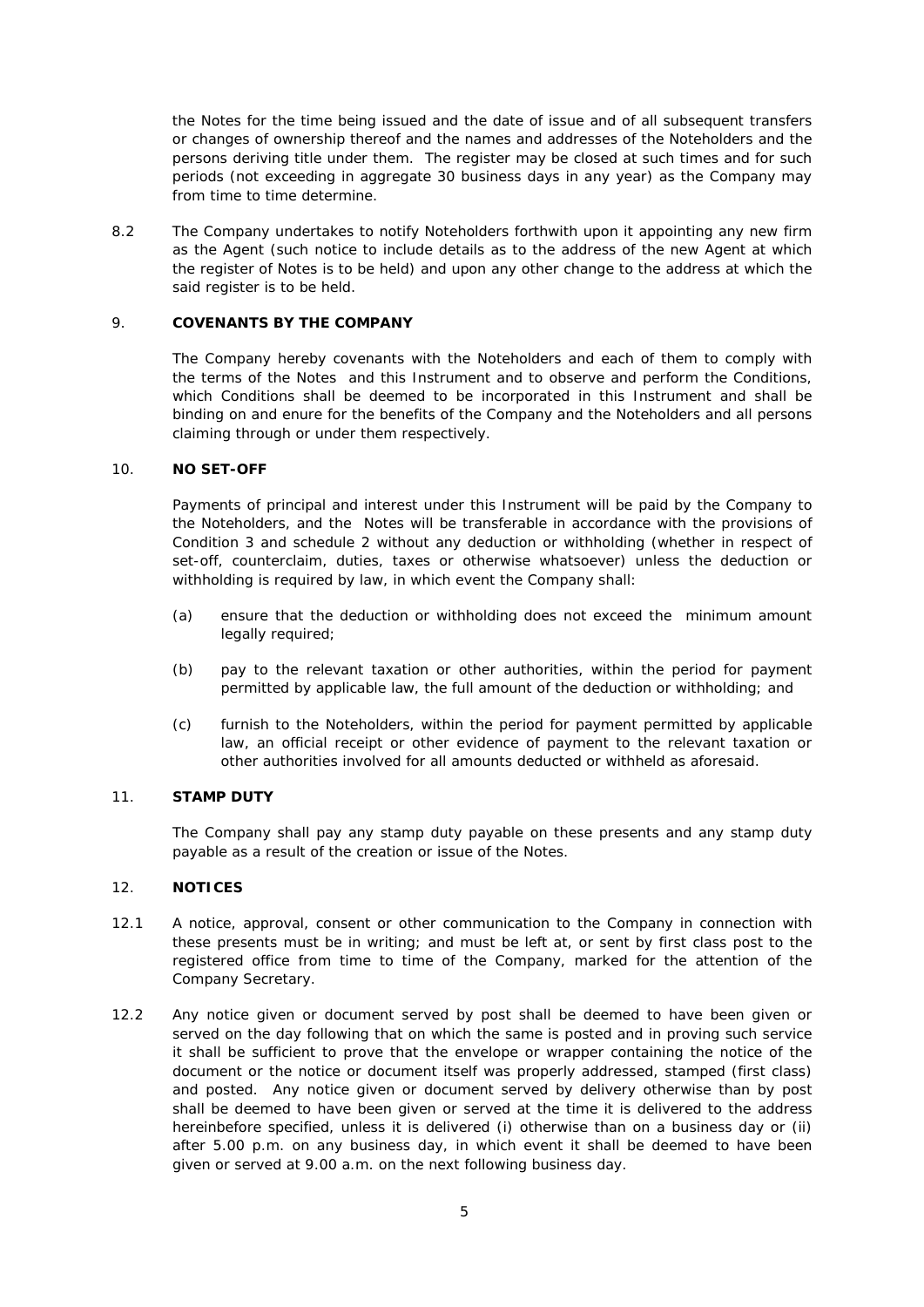# 13. **GOVERNING LAW**

This deed shall be governed by and construed in accordance with English Law. Any matter, claim or dispute arising out of or in connection with this deed, whether contractual or non-contractual, is to be governed by and continued in accordance with English law. The courts of England shall have exclusive jurisdiction to settle any matter, claim or dispute arising out of or in connection with this deed.

**IN WITNESS** whereof this deed has been executed on the date first above written.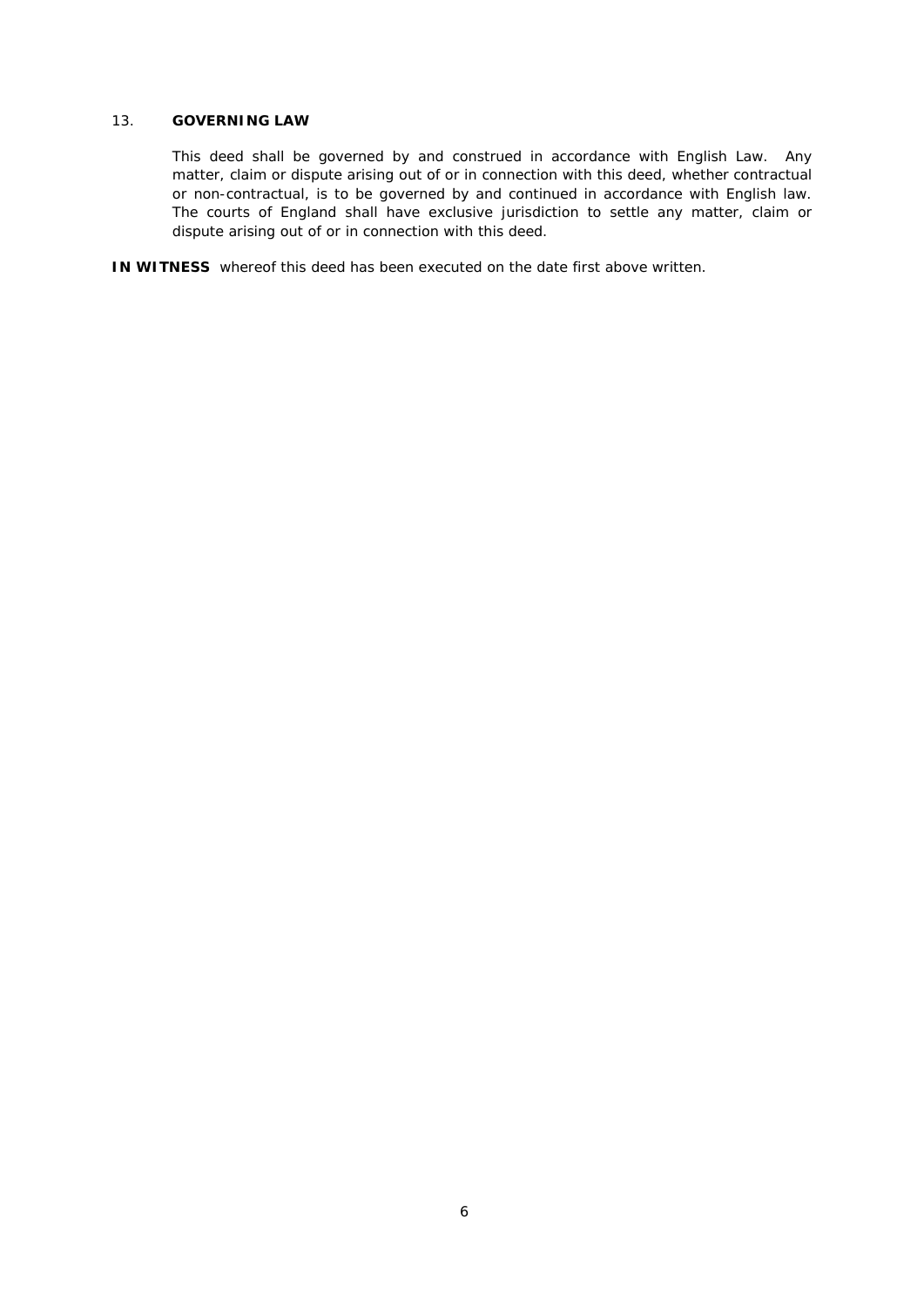#### **SCHEDULE 1**

#### **Form of Certificate and Terms and Conditions**

<span id="page-8-0"></span>Certificate no:

ISIN no  $\bullet$  **Nominal amount of Notes represented by this certificate:**

£ nominal

**R.E.A. TRADING PLC**

(a public limited company incorporated in England and Wales under registered number 88367)

Issue of up to £4,000,000 9.5 per cent loan notes 2024 of R.E.A. Trading plc (the **"Notes"**).

THIS IS TO CERTIFY that the person(s) named below is/are the registered holder(s) of the nominal amount shown above of the £4,000,000 9.5 per cent loan notes 2024 of R.E.A. Holdings plc which are constituted by a loan note instrument dated 2 August 2021 and made by way of a deed poll by R.E.A. Trading plc. The Notes are issued in registered form, subject to and with the benefit of the provisions contained in the said deed and the terms and conditions endorsed hereon.

Interest at the rate of 9.5 per cent per annum (subject to any tax required by law to be deducted) is payable on the Notes half-yearly on 30 June and 31 December in each year. The Notes are redeemable on 30 June 2024 (or earlier in the event of a change of control).

The Notes are transferable in amounts and integral multiples of £25,000.

#### **Name(s) and address of Noteholder(s)**

Given under the common seal of R.E.A. Trading plc

........................................... Director

............................................ Director/Secretary

Dated:

NOTES:

1. No transfer of any part of the Notes represented by this Certificate will be registered unless it is accompanied by this certificate and delivered to the offices of the Agent of the Issuer.

2. The Notes have not been, and will not be, registered under the US Securities Act of 1933, as amended (the **"Securities Act"**). Accordingly, the Notes may not be offered or sold within the United States, or to or for the account or benefit of any US persons, except in certain transactions that are exempt from the registration requirements of the Securities Act. The Notes have not been approved or disapproved by the US Securities and Exchange Commission or any other US regulatory authority. Any representation to the contrary is a criminal offence in the United States.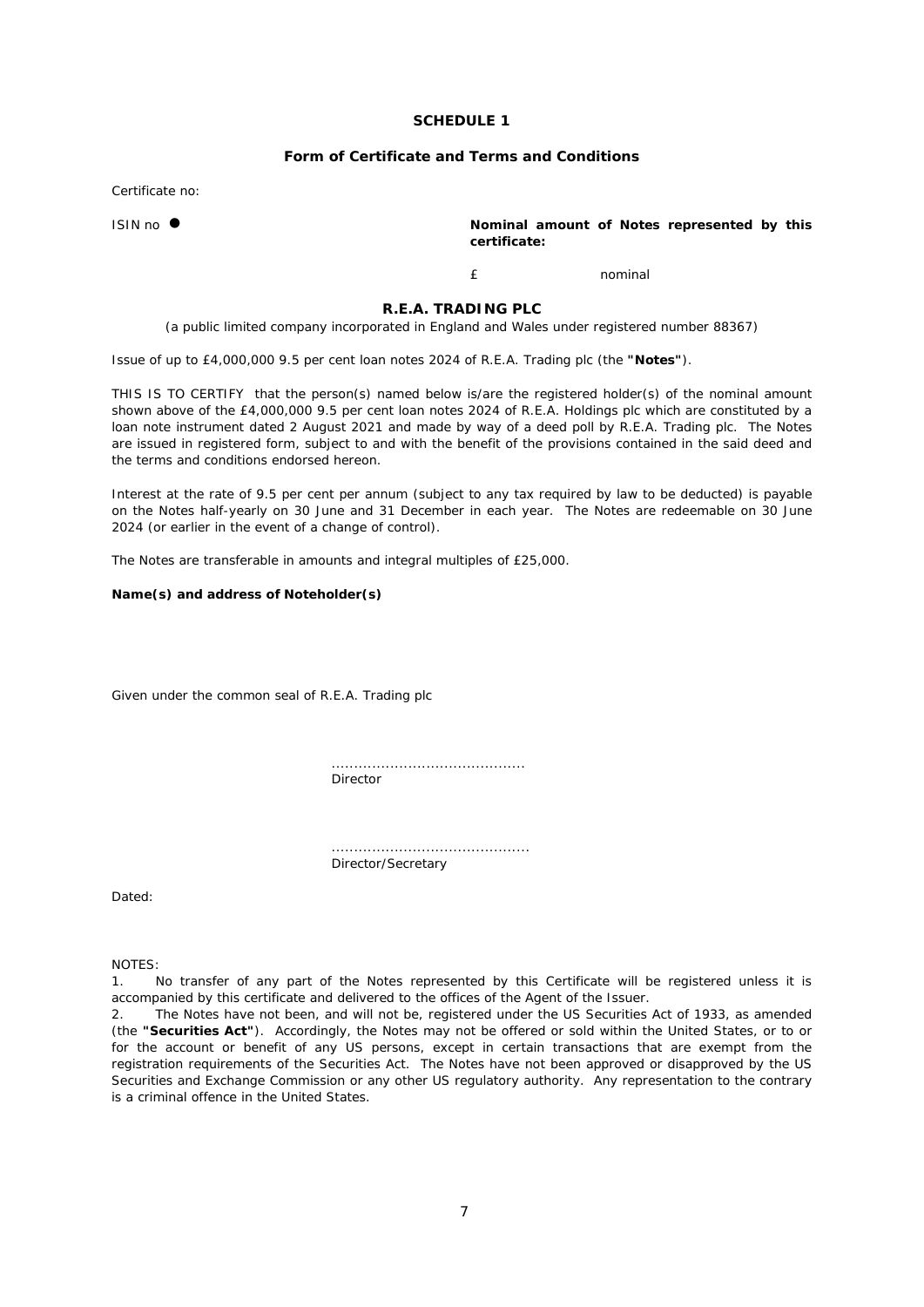#### **TERMS AND CONDITIONS**

The £4,000,000 9.5 per cent loan notes 2024 (the **"Notes"**, which expression shall in these terms and conditions (the **"Conditions"**), unless the context otherwise requires, include any further notes issued pursuant to Condition 11 and forming a single series with the Notes) of R.E.A. Trading plc (the **"Issuer"**) are constituted by a loan note instrument made by way of a deed poll by the Issuer on 2 August 2021 as from time to time amended and/or supplemented (the **"Loan Note Instrument"**). The issue of the Notes was authorised pursuant to resolutions of the board of directors of the Issuer passed on 2 August 2021. The statements in these Conditions include summaries of, and are subject to, the detailed provisions of and definitions in the Loan Note Instrument. Copies of the Loan Note Instrument are available for inspection during normal business hours by the holders of the Notes (the **"Noteholders"**) at the office for the time being of the agent for the time being appointed by the Issuer for such purpose, such agent being as at the date of issue of this certificate [*Link Group of 10th Floor, Central Square, 29 Wellington Street, Leeds LS1 4DL*]. The Noteholders are entitled to the benefit of, are bound by, and are deemed to have notice of, all the provisions of the Loan Note Instrument.

#### 1. **Definitions**

In these Conditions, except to the extent that the context otherwise requires:

**"business day"** means a day (other than a Saturday or a Sunday) on which banks are generally open for business in the City of London;

**"Extraordinary Resolution"** means a resolution passed at a meeting of the Noteholders duly convened and held in accordance with the provisions contained in the Loan Note Instrument by a majority consisting of not less than three-fourths of the persons voting thereat upon a show of hands or if a poll is duly demanded then by a majority consisting of not less than three-fourths of the votes given on such a poll;

**"Interest Payment Date"** means 30 June and 31 December in each year;

**"Redemption Date"** means 30 June 2024;

**"subsidiary"** has the meaning given thereto in section 1159 of the Companies Act 2006; and

**"United Kingdom"** means the United Kingdom of Great Britain and Northern Ireland,

and references to **"sterling"** or to **"£"** are to the lawful currency of the United Kingdom.

#### 2. **Form and denomination, and status**

#### 2.1 *Form and denomination*

The Notes are issued in registered form in minimum denominations and integral multiples of £25,000.

The Issuer may (to the fullest extent permitted by applicable law) deem and treat the registered holder of any Notes as the absolute owner for all purposes, notwithstanding any notice to the contrary, including any notice of ownership, trust or any interest in it and no person shall be liable for so treating the registered holder.

2.2 *Status*

The Notes are direct and unconditional unsecured obligations of the Issuer and rank *pari passu* and without any preference among themselves and with all other outstanding unsecured and unsubordinated obligations of the Issuer, present and future.

#### 3. **Transfer**

- 3.1 The Notes are transferable in amounts and integral multiples of £25,000.
- 3.2 Transfers of Notes shall be made by instrument in writing in the usual common form applicable to UK securities or in any other form which the board of directors of the Issuer may approve. There shall not be included in any instrument of transfer more than one series (or class) of Notes.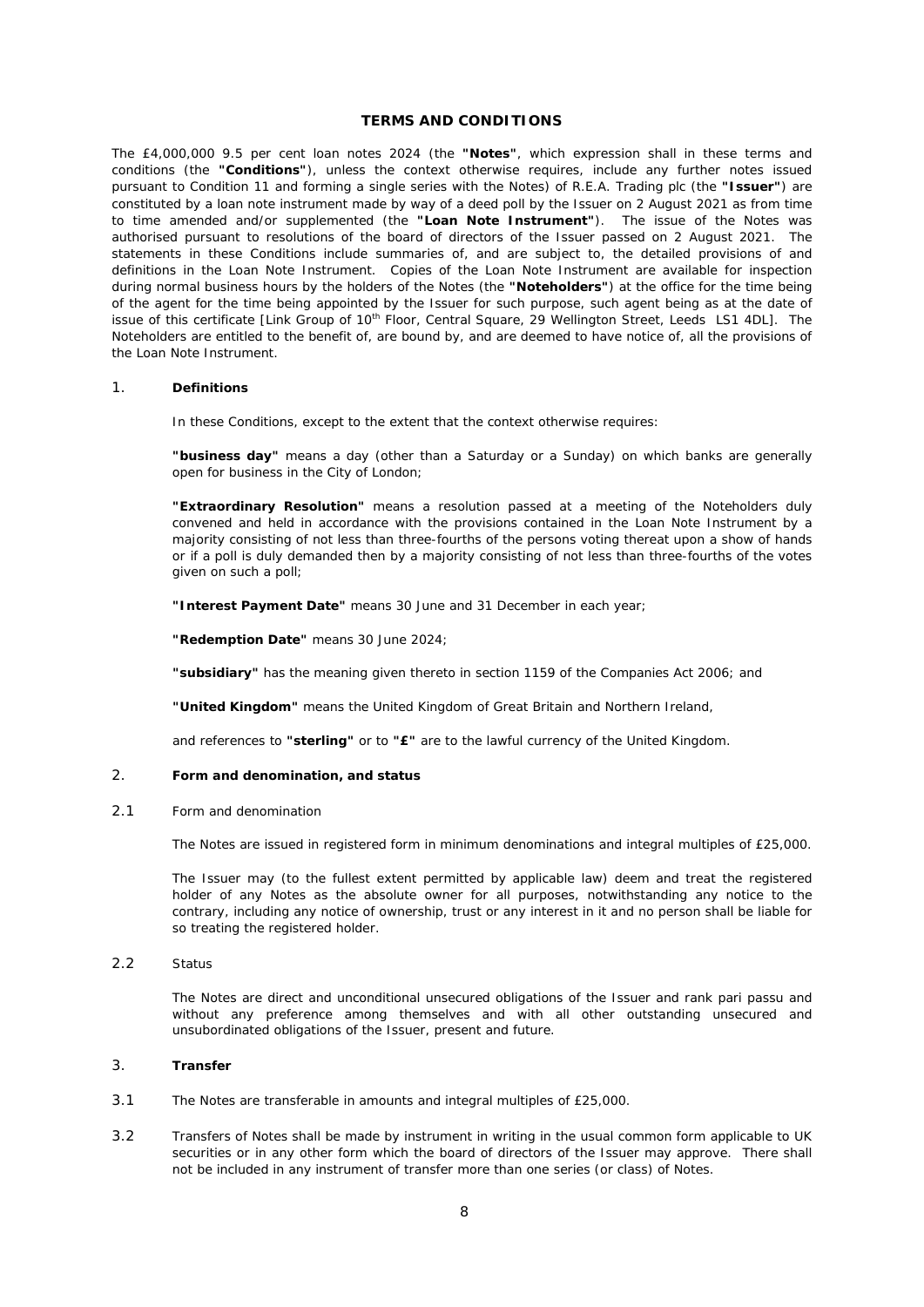#### 4. **Interest**

The Issuer shall pay interest on the principal amount of the Notes at the rate of 9.5 per cent per annum half yearly in arrear in equal instalments on each Interest Payment Date to those persons who are registered as Noteholders at the close of business on the relevant record date (notwithstanding any intermediate transfer or transmission of any Notes), provided that:

- (i) if it should be necessary to compute an amount of interest in respect of any Notes for a period shorter than a complete six month period, such interest shall be calculated on the basis of the actual number of days in the period from (and including) the day following the most recent Interest Payment Date (or, in the case of the first payment of interest, the date of issue of the relevant Notes) to (and including) the final day of the relevant period divided by the actual number of days in the period from (and including) the day following the most recent Interest Payment Date to (and including) the next Interest Payment Date; and
- (ii) each Note will cease to bear interest from (and including) the due date for redemption unless, upon due presentation, payment of principal in respect of the Note is improperly withheld or refused.

For this purpose, the **"record date"** means the thirtieth day before the relevant Interest Payment Date or, if such day is not a business day, then the next following business day.

#### 5. **Redemption, purchases and cancellation**

#### 5.1 *Final Redemption*

Unless previously repaid or purchased and cancelled as provided below, the Issuer shall redeem the Notes at their principal amount in one instalment on 30 June 2024.

In the event of any partial redemption of the Notes, redemptions shall be made *pro rata* to holdings of Notes on the due redemption date with the amount to be applied in redemption of each holding being rounded down to the nearest integral multiple of £25,000 and then utilised to redeem in full an appropriate proportion of the Notes comprised in that holding.

Any interest accrued but unpaid on any Notes to be redeemed shall be paid on redemption.

#### 5.2 *Purchases*

The Issuer or any of its subsidiaries may at any time purchase Notes in any manner and at any price.

#### 5.3 *Cancellation*

All Notes redeemed or purchased by the Issuer will be cancelled forthwith and such Notes may not be reissued or resold. Notes purchased by any subsidiary of the Issuer may be held, resold or surrendered for cancellation.

#### 6. **Payments, unclaimed monies and prescription**

6.1 Any principal or interest or other monies payable by the Issuer on or in respect of any Notes may be paid by cheque made payable to the order of and sent through the post to the registered address of the holder or person entitled thereto or in the case of joint holders made payable to the order of and sent through the post to the registered address of that one of the joint holders who is first named in the register in respect of the Notes or made payable to the order of such person and sent to such address as the holder or joint holders may in writing direct. Payment of any such cheque shall be a satisfaction of the monies represented thereby. Every such cheque shall be sent at the risk of the person(s) entitled to the monies represented thereby. If several persons are entered in the register as joint holders of any Notes then, without prejudice to the forgoing provisions of this paragraph, the payment to any of such persons of any principal or interest on or other monies payable in respect of such Notes shall be as effective a discharge to the Issuer as if the person to whom the payment is made was the sole registered holder of such Notes.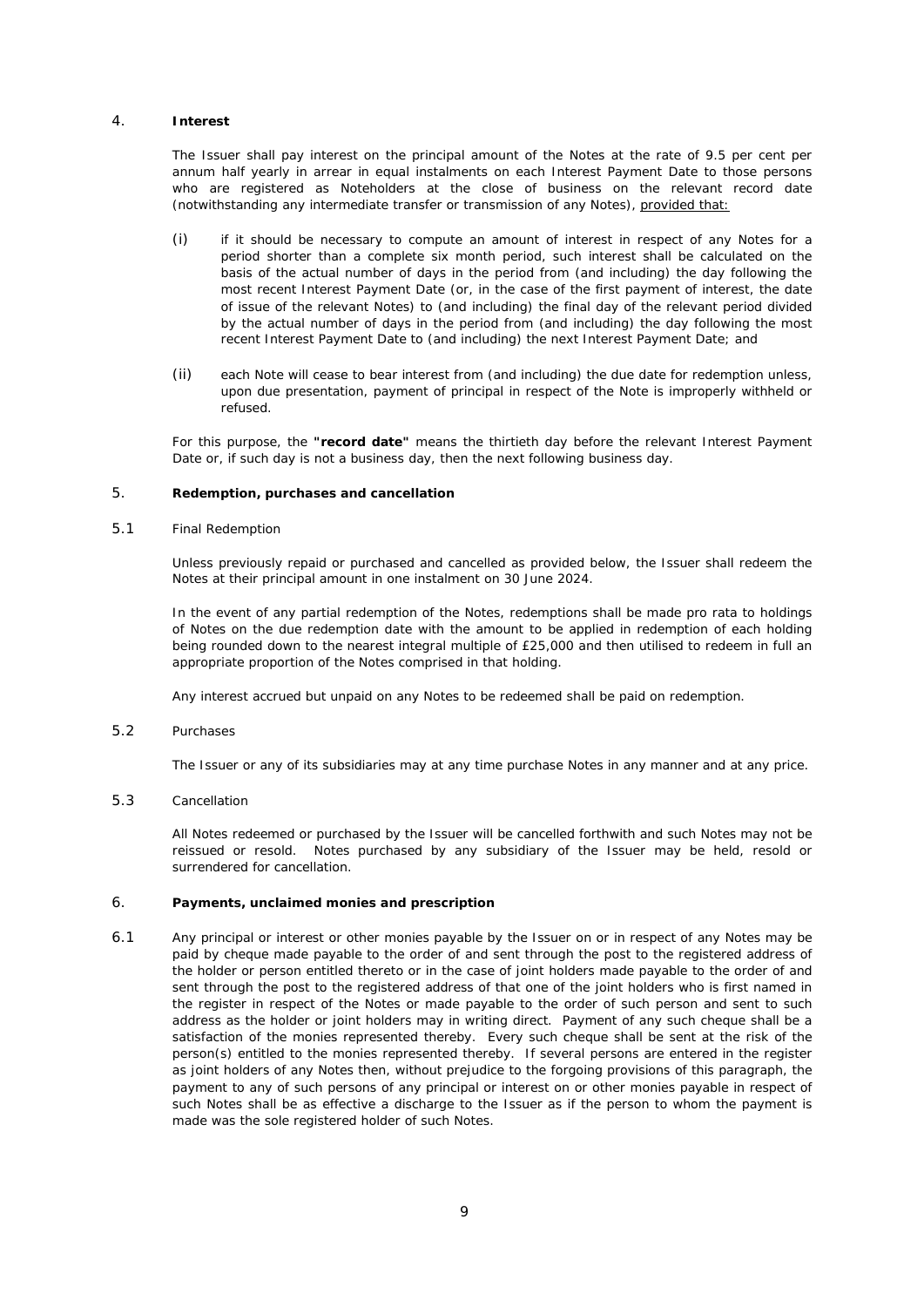6.2 Any monies that remain due to any Noteholder in respect of any Notes more than six years after the due date because any cheque in respect of such monies has not been presented will be forfeit and will revert to the Issuer.

#### 7. **Taxation**

- 7.1 All payments of principal and interest in respect of the Notes by the Issuer will be made free and clear of, and without withholding of or deduction for, or on account of, any taxes imposed or levied by or on behalf of the United Kingdom or any political sub-division thereof or by any authority therein or thereof having power to tax, unless the withholding or deduction of such taxes is required by law.
- 7.2 In the event of any withholding or deduction for or on account of any present or future taxes in respect of payments of interest under the Notes, the Issuer will be under no obligation to make any additional payment to Noteholders in respect of such withholding or deduction and the amount paid to Noteholders will be reduced by the amount of such withholding or deduction.

#### <span id="page-11-0"></span>8. **Events of Default and change of control**

#### <span id="page-11-2"></span>8.1 *Events of Default*

- (a) Forthwith upon the Issuer becoming aware of the happening of any such event as is mentioned in Condition [8.1\(b\)](#page-11-1) (any such event being an **"Event of Default"**), the Issuer shall give notice thereof to the Noteholders. Such notice shall include a reminder as to the rights of Noteholders following an Event of Default, as set out in Condition [8.1\(c\).](#page-12-0)
- <span id="page-11-1"></span>(b) The events constituting an Event of Default are:
	- (i) if default should be made in the payment on the due date of any principal monies or for a period of 14 days in the payment of any interest which ought to be paid in accordance with these Conditions;
	- (ii) if an administration order should be made, or if an order should be made or a resolution should be passed for the winding up of the Issuer (except for a voluntary members' winding up approved by an Extraordinary Resolution of the Noteholders) or if an administrator should otherwise be appointed with or without a court order;
	- (iii) if an encumbrancer should take possession or a receiver should be appointed of the whole or any part of the assets or undertaking of the Issuer or if a distress, execution or other process should be levied or enforced or sued out upon or against any of the assets of the Issuer and such distress, execution or other process should not be removed discharged or paid out within 14 days;
	- (iv) if the Issuer should stop or threaten by notice to its creditors generally to stop payment of its debts generally or if the Issuer should cease or threaten to cease to carry on business or substantially the whole of its business;
	- (v) if default should be made by the Issuer in the performance or observance of any covenant, condition or provision binding on it under the Loan Note Instrument or the Notes (including Conditions [8.1\(a\)](#page-11-2) and [8.1\(d\)](#page-12-1) but excluding the covenants, conditions and provisions for payment of principal or interest) and, where remediable, such default has not been remedied within 30 days of the default;
	- (vi) if the Issuer should be unable to pay its debts within the meaning of section 123 of the Insolvency Act 1986 or if any voluntary arrangement should be proposed under section 1 of that Act in respect of the Issuer; or
	- (vii) if the security for any other debenture of the Issuer or any mortgage or charge of the Issuer should become enforceable and steps be taken to enforce the same or if any debenture, loan capital or borrowings of the Issuer should become repayable by reason of default by the Issuer or if any guarantee or indemnity given by the Issuer should not be honoured when due and called upon and steps are taken to enforce payment.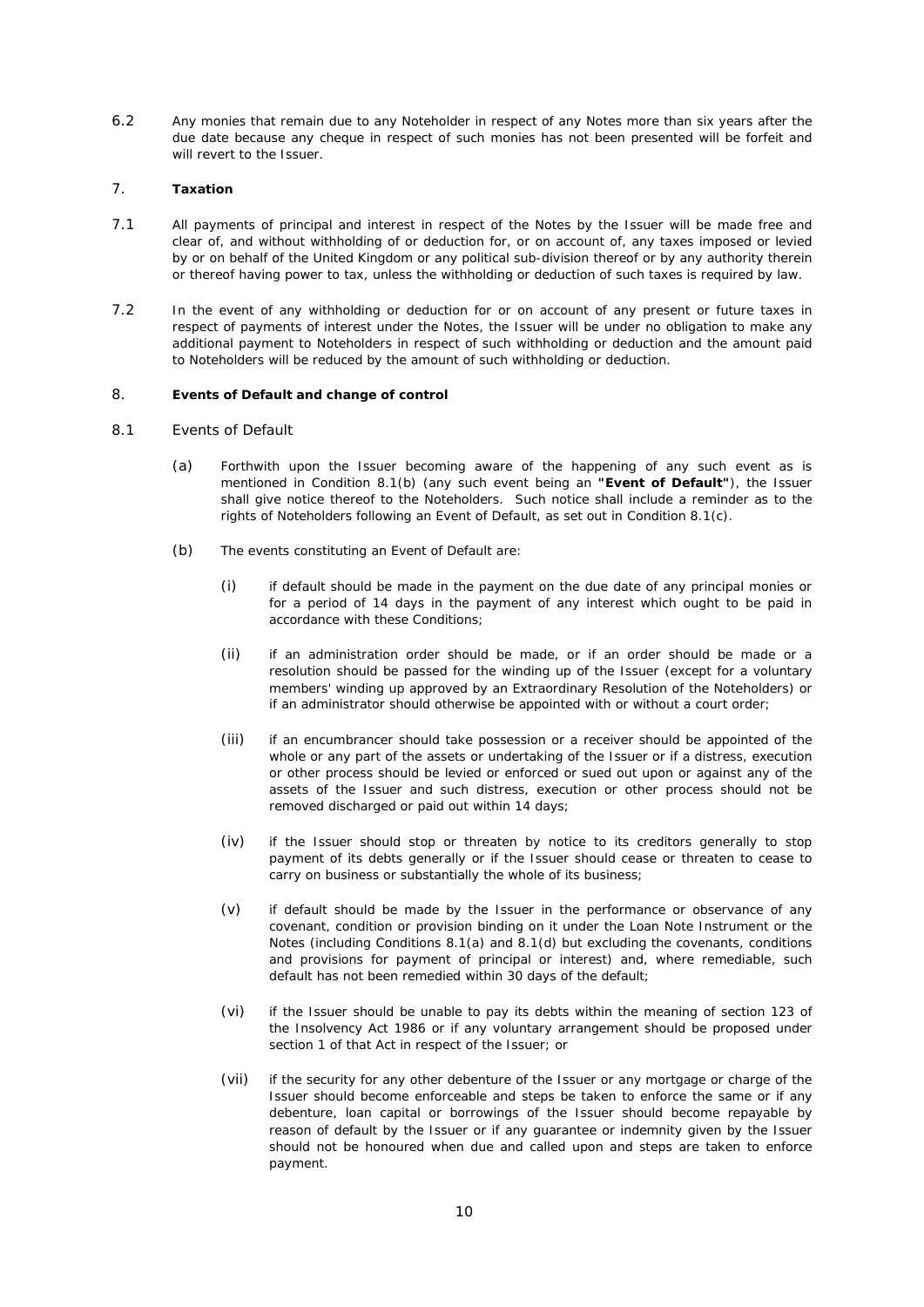- <span id="page-12-0"></span>(c) Following the occurrence of an Event of Default, if Noteholders together holding not less than ten per cent in nominal amount of the Notes for the time being outstanding give notice to the Issuer requiring repayment of their Notes, then, provided that the requisite number of notices are received by the Issuer within 30 days of the notice by the Issuer given pursuant to Condition [8.1\(a\),](#page-11-2) the Notes shall forthwith become immediately due and repayable at their principal amount, together with accrued interest.
- (d) The Issuer shall keep Noteholders reasonably informed as regards the extent of any notices received by it pursuant to Condition [8.1\(c\).](#page-12-0)

#### <span id="page-12-3"></span><span id="page-12-1"></span>8.2 *Change of control*

- (a) If any person (or group of persons acting in concert within the meaning of the City Code on Takeovers and Mergers of the United Kingdom) other than any one or more members of the Robinow family (as defined in Condition [8.2\(b\)\)](#page-12-2) should obtain the right to exercise more than 50 per cent. of the votes which may generally be cast at a general meeting of the Issuer (a **"change of control"**), the Issuer shall promptly give notice thereof to the Noteholders. Such notice shall include a reminder as to the rights of Noteholders as set out in this Condition [8.2\(a\).](#page-12-3) Each Noteholder at its discretion may, following a change of control, give notice to the Issuer that the Notes held by that Noteholder are, and they shall accordingly forthwith become, immediately due and repayable at their principal amount, together with accrued interest provided that any such notice to the Issuer shall only be effective if received by the Issuer prior to the expiry of 60 days from the date of the notification by the Issuer as to the change of control as referred to above.
- <span id="page-12-2"></span>(b) For the purposes of Condition [8.2\(a\)](#page-12-3) the **"Robinow family"** means Richard Robinow and Jeremy Robinow (that is, the holders of the ordinary shares in the capital of the Issuer as at 30 June 2021) together with their respective spouses, children, children-in-law and grandchildren, any company controlled by all or any of Richard Robinow and Jeremy Robinow and their respective spouses, children, children-in-law and grandchildren and any trust set up wholly or primarily for the benefit of all or any of Richard Robinow and Jeremy Robinow and their respective spouses, children, children-in-law and grandchildren.

#### 9. **Other covenants**

The Issuer covenants with the Noteholders that for so long as any of the Notes remain outstanding the Issuer will:

- (i) send to the Noteholders every published consolidated balance sheet of the Issuer and such other documents as ought to be sent to them in compliance with section 434 of the Companies Act 2006;
- (ii) use all reasonable endeavours to maintain the admission of the Notes to trading on the International Securities Market of the London Stock Exchange or, if it is unable to do so having used all reasonable endeavours or if the maintenance of such admission to trading becomes, in the reasonable opinion of the Issuer, unduly onerous, use all reasonable endeavours to obtain and maintain the quotation and/or listing of the Notes on such other stock exchange as it may reasonably in all of the circumstances then existing decide; and
- (iii) at all times execute all such further documents and carry out all such further acts and things as may be necessary at any time or to give effect to the provisions of the Loan Note Instrument and these Conditions.

#### **The Loan Note Instrument does not contain any provision limiting borrowings by or restricting or prohibiting the granting of security by the Issuer or any of its subsidiaries**.

#### 10. **Meetings of Noteholders, modification and waiver**

The Loan Note Instrument contains provisions for convening meetings of Noteholders to consider any matter affecting their interests, including the modification by Extraordinary Resolution of any of these Conditions or any of the provisions of the Loan Note Instrument. The quorum at any such meeting for passing an Extraordinary Resolution will be one or more persons holding or representing at least one third of the principal amount of the Notes for the time being outstanding, or at any adjourned meeting one or more persons being or representing Noteholders whatever the principal amount of the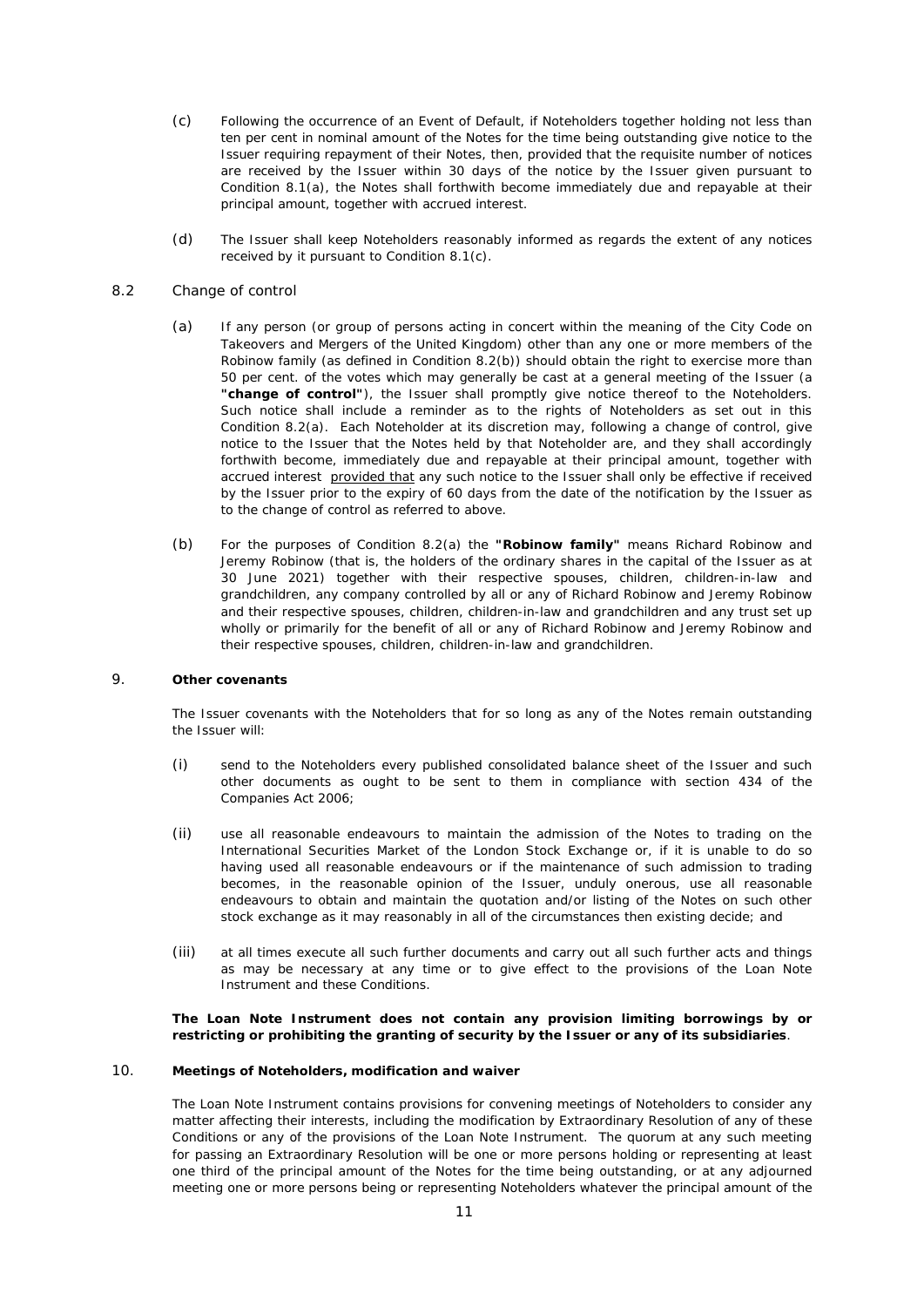Notes for the time being outstanding so held or represented. An Extraordinary Resolution passed at any meeting of Noteholders will be binding on all Noteholders, whether or not they are present at the meeting.

#### 11. **Further issues**

The Issuer shall be at liberty from time to time without the consent of the Noteholders to create and issue further notes either ranking *pari passu* in all respects so that the same shall be consolidated and form a single series with the Notes or upon such terms as to ranking, interest, premium, redemption and otherwise as the Issuer may at the time of the issue thereof determine. The Loan Note Instrument contains provisions for convening a single meeting of the Noteholders and the holders of notes of other series for the purpose of passing an Extraordinary Resolution in certain circumstances.

#### 12. **Replacement of certificates**

If any certificate in respect of Notes be worn out or defaced then, upon production of such certificate to the Issuer, the Issuer shall cancel the same and shall issue a new certificate in lieu thereof to the person(s) entitled to such worn out or defaced certificate. If any such certificate be lost or destroyed then, upon proof thereof to the satisfaction of the Issuer and on such terms as to evidence and indemnity as the Issuer may deem adequate being given, the Issuer shall issue a new certificate in lieu thereof to the person(s) entitled to such lost or destroyed certificate. An entry as to the issue of the new certificate and indemnity (if any) shall be made in the register of Noteholders.

#### 13. **Notices to Noteholders**

Any notice may be given to or served on any Noteholder either personally or by sending it by first class or airmail post in a prepaid envelope addressed to him at his registered address or (if he desires that notices shall be sent to some other person or address) to the person at the address supplied by him to the Issuer for the giving of notices or sending of other documents to him. In the case of joint registered holders of any Notes, a notice given to the Noteholder whose name stands first in the register in respect of such Notes shall be sufficient notice to all the joint holders. Any notice or other document duly served on or delivered to any Noteholder as provided above shall, notwithstanding that such Noteholder is then dead or bankrupt or that any other event has occurred and whether or not the Issuer has notice of the death or the bankruptcy or other event, be deemed to have been duly served or delivered in respect of any Notes registered in the name of such Noteholder as sole or joint holder unless before the day of posting (or if it is not sent by post before the day of service or delivery) of the notice or document his name has been removed from the register as the holder of the Notes, and such service or delivery shall for all purposes be deemed a sufficient service or delivery of such notice or document on all persons interested (whether jointly with or claiming through or under him) in the Notes.

Any notice given or document served by post shall be deemed to have been given or served on the day following that on which the same is posted and in proving such service it shall be sufficient to prove that the envelope or wrapper containing the notice of the document or the notice or document itself was properly addressed stamped and posted. Any notice given or document served by delivery otherwise than by post shall be deemed to have been given or served at the time it is delivered to the address hereinbefore specified.

A Noteholder who, having no registered address within the United Kingdom, has not supplied to the Issuer an address within the United Kingdom for the service of notices shall not be entitled to receive notices from the Issuer provided that the Issuer may, at its discretion, give notices to such Noteholder by advertisement (to Noteholders generally) in a national newspaper published in the United Kingdom, and any such notices shall be deemed to be effective on the date of such publication.

If at any time the Issuer is unable to give notice by post within the United Kingdom as a result of the suspension or curtailment of postal services or if at the time that such notice is to be posted there is no register of Noteholders, notice may be given to Noteholders by advertisement in a national newspaper published in the United Kingdom. In any such case, the Issuer shall send confirmatory copies of the notice by post as soon as practicable after normal postal services throughout the United Kingdom are restored.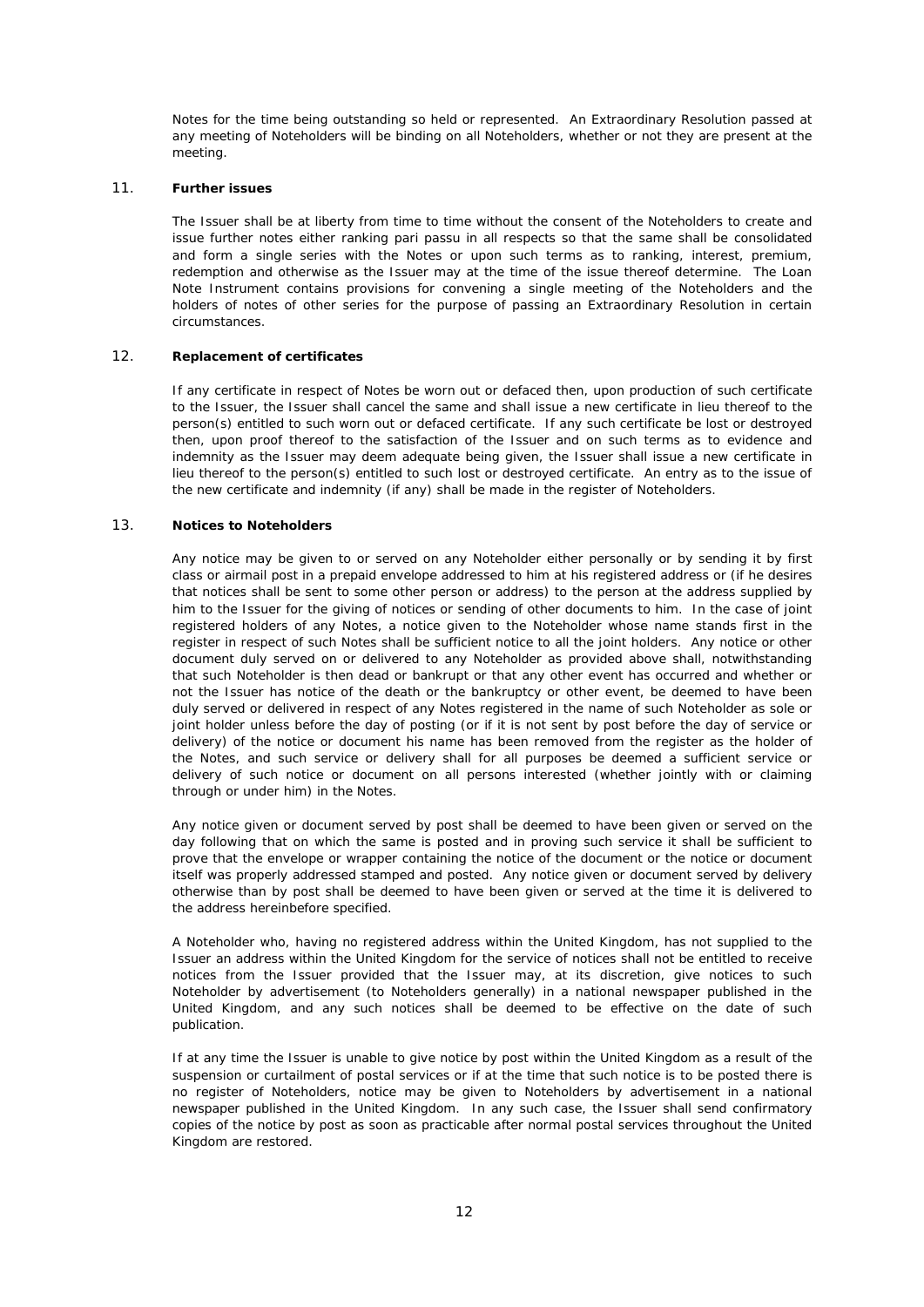#### 14. **Rights of third parties**

No person shall have any right to enforce any term or condition of the Notes under the Contracts (Rights of Third Parties) Act 1999.

#### 15. **Governing law and submission to jurisdiction**

- 15.1 The Loan Note Instrument and the Notes are governed by, and shall be construed in accordance with, English law.
- 15.2 Each Noteholder is deemed to have irrevocably agreed that the courts of England shall have exclusive jurisdiction to hear and decide any suit, action or proceedings and/or to settle any matter, claim or dispute, whether contractual or non-contractual, which may arise out of or in connection with the Notes or their creation and for these purposes each Noteholder will be deemed to have irrevocably submitted to the exclusive jurisdiction of the courts of England.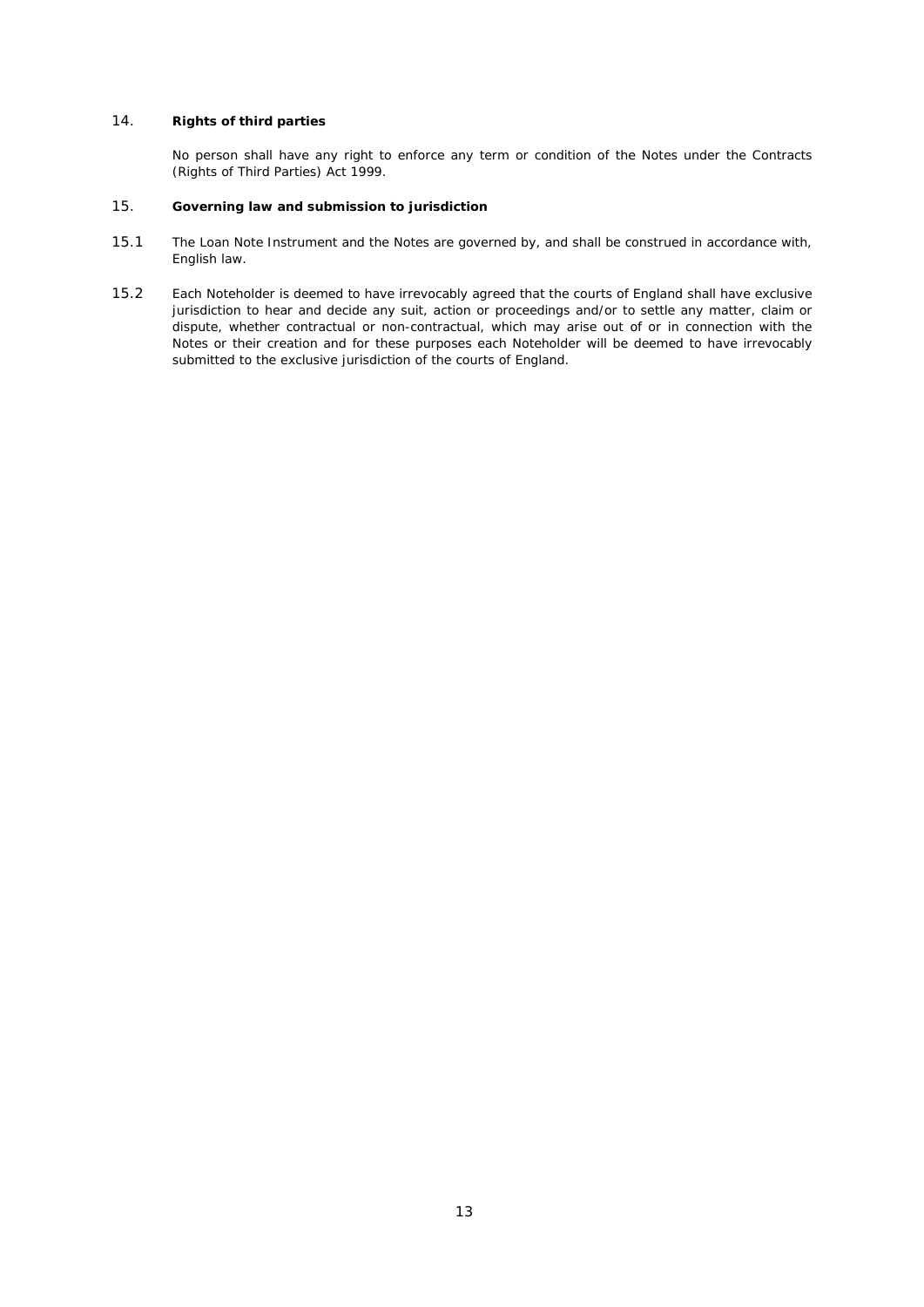# **SCHEDULE 2**

#### **Provisions as to registration and transfer**

# <span id="page-15-0"></span>1. **Recognition of Noteholder as absolute owner**

Except as required by law or as ordered by some court of competent jurisdiction the Company will recognise the registered holder of any Notes as the absolute owner thereof and shall not be bound to take notice or see to the execution of any trust whether express, implied or constructive to which any Notes may be subject and the payment to the registered holder for the time being of any Notes or, in the case of joint registered holders, the payment to any of them of the principal thereof or the interest from time to time accruing due in respect thereof or of any other monies payable in respect thereof shall be a good discharge to the Company notwithstanding any notice it may have whether express or otherwise of the right, title, interest or claim of any other person to or in such principal, interest or monies. No notice of any trust whether express, implied or constructive shall (except as by statute provided or as required by an order of a court of competent jurisdiction) be entered in the register in respect of any Notes.

# 2. **Exclusion of equities**

Every Noteholder will be recognised by the Company as entitled to his Notes free from any equity, set off or cross-claim on the part of the Company against the original or any intermediate holder of the Notes.

#### <span id="page-15-1"></span>3. **Transferability of Notes**

The Notes are transferable in minimum amounts and integral multiples of £25,000.

Subject as provided below, transfers of Notes shall be made by instrument in writing in the usual common form or in any other form which the Directors may approve. There shall not be included in any instrument of transfer more than one class of Notes.

In the case of Notes held in uncertificated form, title to the Notes may be transferred by means of a relevant system (as defined in the Uncertificated Securities Regulations 2001).

# 4. **Execution of transfers**

Every instrument of transfer must be signed by or on behalf of the transferor and the transferor shall be deemed to remain the owner of the Notes to be transferred until the name of the transferee is entered in the register in respect thereof. In the case of partly paid Notes the instrument of transfer must also be signed by or on behalf of the transferee.

# 5. **Lodging of transfers**

Every instrument of transfer must be left for registration at the place where the register of the Notes shall for the time being be kept accompanied by the certificate of the Notes to be transferred and such other evidence as the Company may require to prove the title of the transferor or his right to transfer the Notes and if the instrument of transfer is executed by some other person on his behalf the authority of that person so to do. All instruments of transfer registered will be retained by the Company.

#### 6. **No fee for registration of transfers**

No fee will be charged for the registration of any transfer or for the registration of any probate, certificate of confirmation, letters of administration, certificate of marriage or death, power of attorney or other document relating to or affecting the title of any Notes.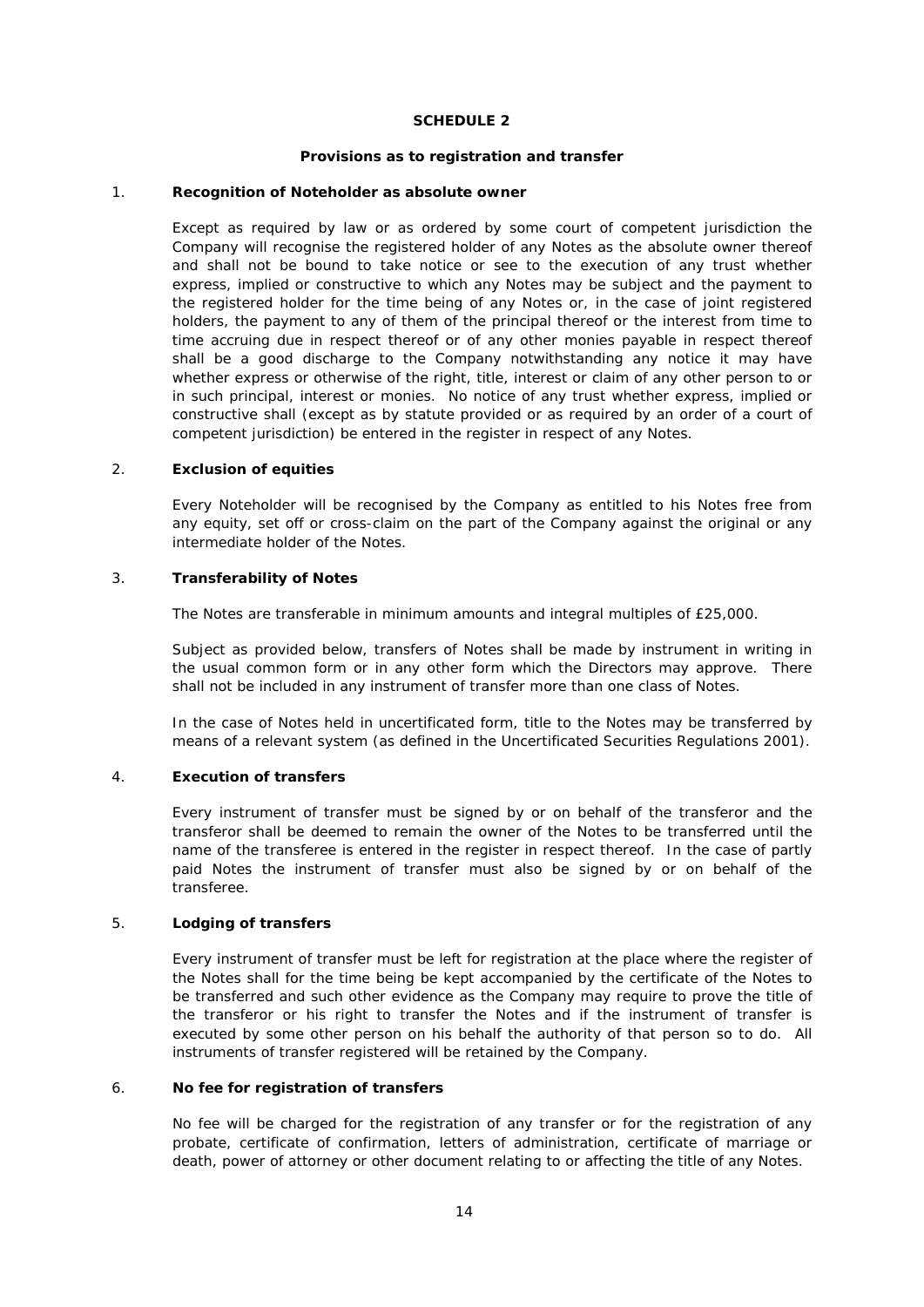# 7. **Recognition of personal representatives**

In the case of the death of the registered holder of Notes, the survivor, where the deceased was a joint holder, and the executor or administrator of the deceased, where he was a sole or only surviving holder, shall be the only person recognised by the Company as having any title to such Notes.

#### 8. **Transmission of Notes**

Any person becoming entitled to any Notes in consequence of the death or bankruptcy of the holder of such Notes or of any other event giving rise to the transmission of such Notes by operation of law may, upon producing such evidence that he sustains the character in respect of which he proposes to act under this paragraph or of his title as the Company shall think sufficient, be registered himself as the holder of such Notes or subject to the preceding provisions as to transfer may transfer such Notes. The Company shall be at liberty to retain the interest payable upon any Notes which any person under this paragraph is entitled to transfer until such person shall be registered as aforesaid or shall duly transfer the Notes as aforesaid. Notwithstanding the foregoing, no person shall be entitled to be registered as the holder of less than £25,000 nominal of Notes.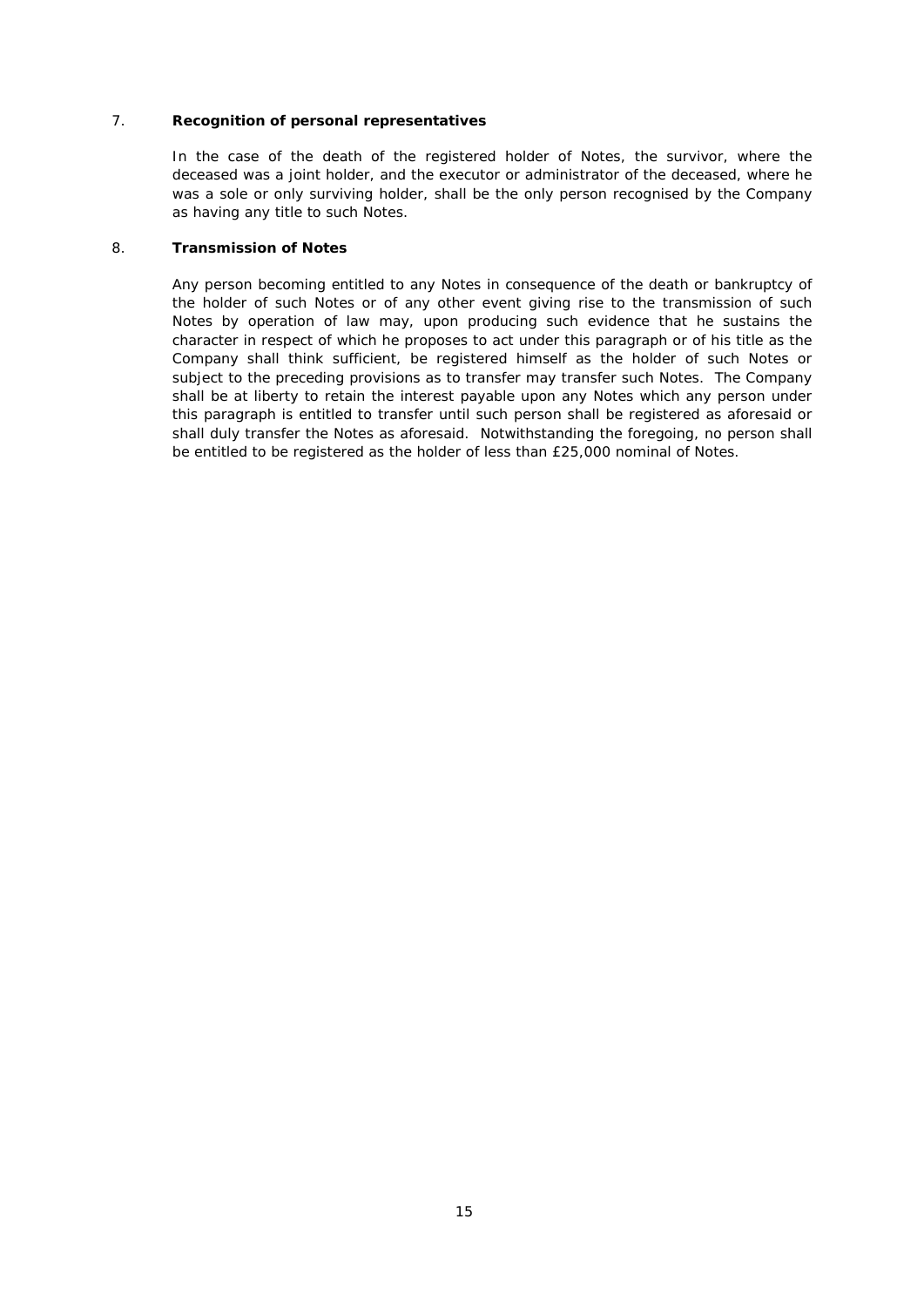# **SCHEDULE 3**

#### **Meetings of Noteholders**

#### <span id="page-17-0"></span>1. **Calling of meetings**

The Company may at any time convene a meeting of the Noteholders and the Company shall do so upon a requisition in writing signed by the holder or holders of not less than ten per cent in nominal amount of the Notes for the time being outstanding. Every meeting shall be held in London.

# 2. **Notice of meetings**

At least 21 days' notice (exclusive of the day on which the notice is served or deemed to be served and of the day on which the meeting is to be held) of every meeting shall be given to the Noteholders. Such notice shall specify the place, day and time of the meeting and (if no Extraordinary Resolution is to be proposed) the general nature of the business to be transacted at the meeting, shall state the terms of any Extraordinary Resolution to be proposed at the meeting and shall be given in the manner provided in these presents. The accidental omission to give such notice to or the non-receipt of such notice by any Noteholder shall not invalidate any of the proceedings at any meeting. Any Noteholder described in the register by an address not within the United Kingdom who shall from time to time give to the Company an address within the United Kingdom at which such notice may be served upon him shall be entitled to have notice served upon him at such address. Save as aforesaid no Noteholder other than a Noteholder described in the register by an address within the United Kingdom shall be entitled to receive any such notice.

# 3. **Quorum at meetings**

Subject as hereinafter provided with regard to adjourned meetings, the quorum at any meeting shall be one or more persons holding or representing by proxy one-third in nominal amount of the Notes for the time being outstanding. No business (other than the choosing of a chairman) shall be transacted at any meeting unless the requisite quorum is present at the commencement of business. If within two minutes (or such longer time not exceeding 30 minutes as the chairman may decide) from the time appointed for any meeting a quorum is not present the meeting, if convened on the requisition of Noteholders, shall be dissolved, but in any other case the meeting shall stand adjourned to such day (not being less than ten nor more than 42 days thereafter) time and place as may be appointed by the chairman and at such adjourned meeting one or more Noteholders present in person or by proxy (whatever the nominal amount of the Notes held by them) shall form a quorum and shall have power to pass an Extraordinary Resolution and to transact all business which might lawfully have been transacted at the meeting from which the adjournment took place. At least seven days' notice of any meeting adjourned through want of a quorum shall be given in the manner provided in paragraph 2 of this schedule and such notice shall state that one or more Noteholders present in person or by proxy at the adjourned meeting whatever the nominal amount of the Notes held by them will form a quorum. For the purpose of this schedule one person may constitute a meeting.

#### 4. **Chairman of meetings**

A director of the Company (as nominated by the Company) shall serve as the chairman of every meeting, save that and if no person is nominated or, if at any meeting the person nominated shall not be present within five minutes after the time appointed for holding the meeting, the Noteholders present in person or by proxy shall choose any Noteholder or representative or proxy for any Noteholder willing so to act to be the chairman.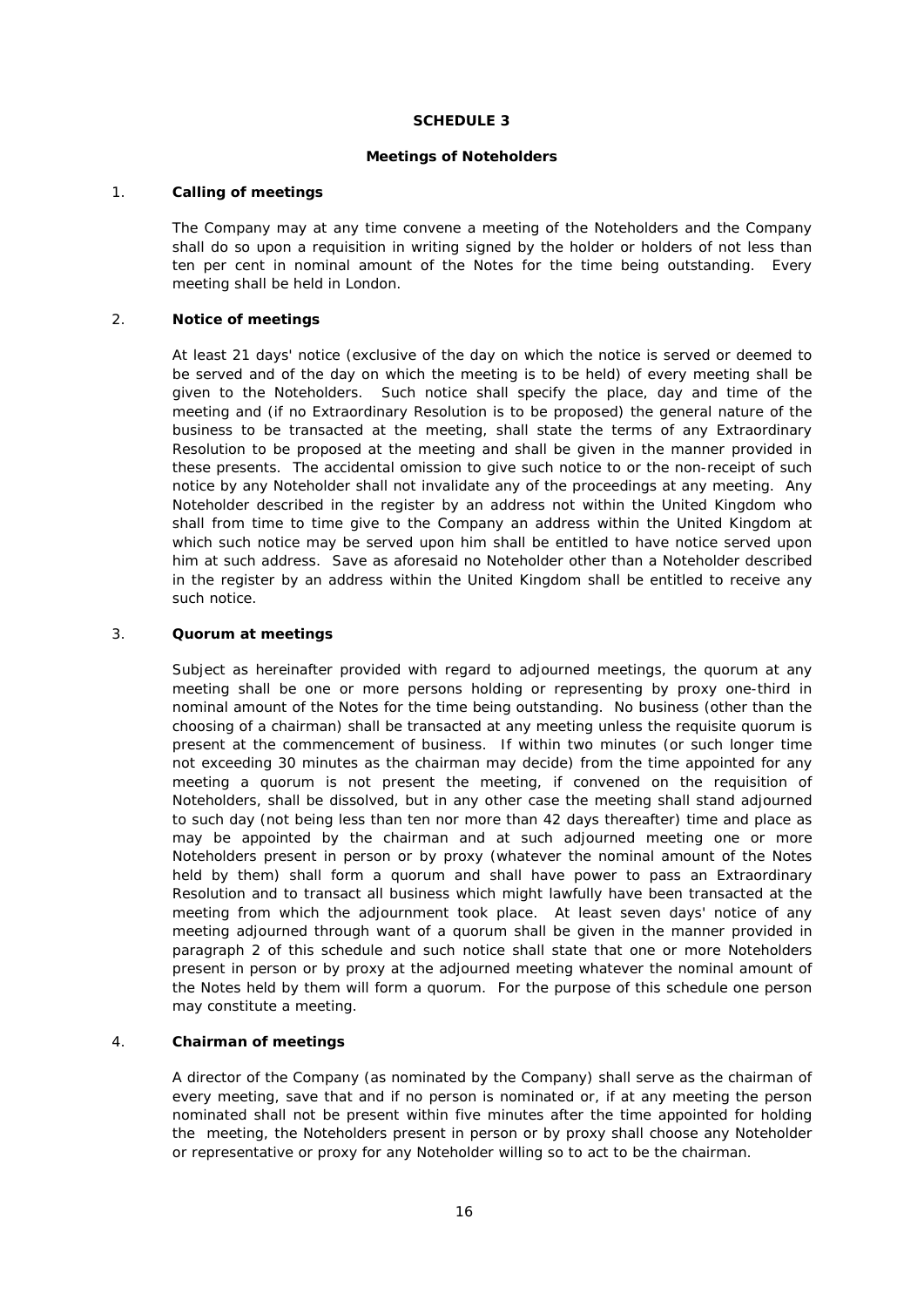# 5. **Other persons entitled to attend and speak**

Any directors or other person authorised by the Company (including any solicitors or other advisers to the Company) may attend and speak at any such meeting.

#### 6. **Resolutions on show of hands unless poll demanded**

Every question submitted to a meeting shall be decided in the first instance by a show of hands unless, before the show of hands is called, a poll is demanded. Unless before or on the declaration of the result of a show of hands a poll is demanded, a declaration by the chairman that a resolution has been carried or carried by a particular majority or lost or not carried by a particular majority shall be conclusive evidence of the fact.

# 7. **Votes**

On a show of hands every Noteholder who (being an individual) is present in person or (being a corporation) is present by proxy or by its representative duly authorised under the Companies Act 2006 shall have one vote and on a poll every Noteholder who is present in person or by proxy shall have one vote for every £1 in nominal amount of Notes of which he is the holder.

#### 8. **Power to demand a poll**

A poll may be demanded by:

- (a) the chairman;
- (b) any three or more Noteholders present in person or by proxy or by duly authorised representative (if a corporation); or
- (c) any one or more Noteholders present in person or by proxy or by duly authorised representative (if a corporation) holding at least five per cent in nominal amount of the Notes for the time being outstanding.

#### 9. **Manner of taking poll**

If at any meeting a poll is demanded it shall be taken in such manner as the chairman may direct and the result of a poll shall be deemed to be the resolution of the meeting at which the poll was demanded. A poll demanded on the election of a chairman or on a question of adjournment shall be taken forthwith. A poll demanded on any other question shall be taken either forthwith or at such time or date as the chairman may direct. The demand for a poll may be withdrawn.

#### 10. **Adjournment of meetings**

The chairman may with the consent of (and shall if directed by) any meeting at which a quorum is present adjourn the same from time to time and from place to place but no business shall be transacted at any adjourned meeting except business which might lawfully have been transacted at the meeting from which the adjournment took place.

# 11. **Voting on a poll**

On a poll a Noteholder may vote either in person or by proxy and a Noteholder entitled to more than one vote need not use all his votes or cast all the votes he uses in the same way.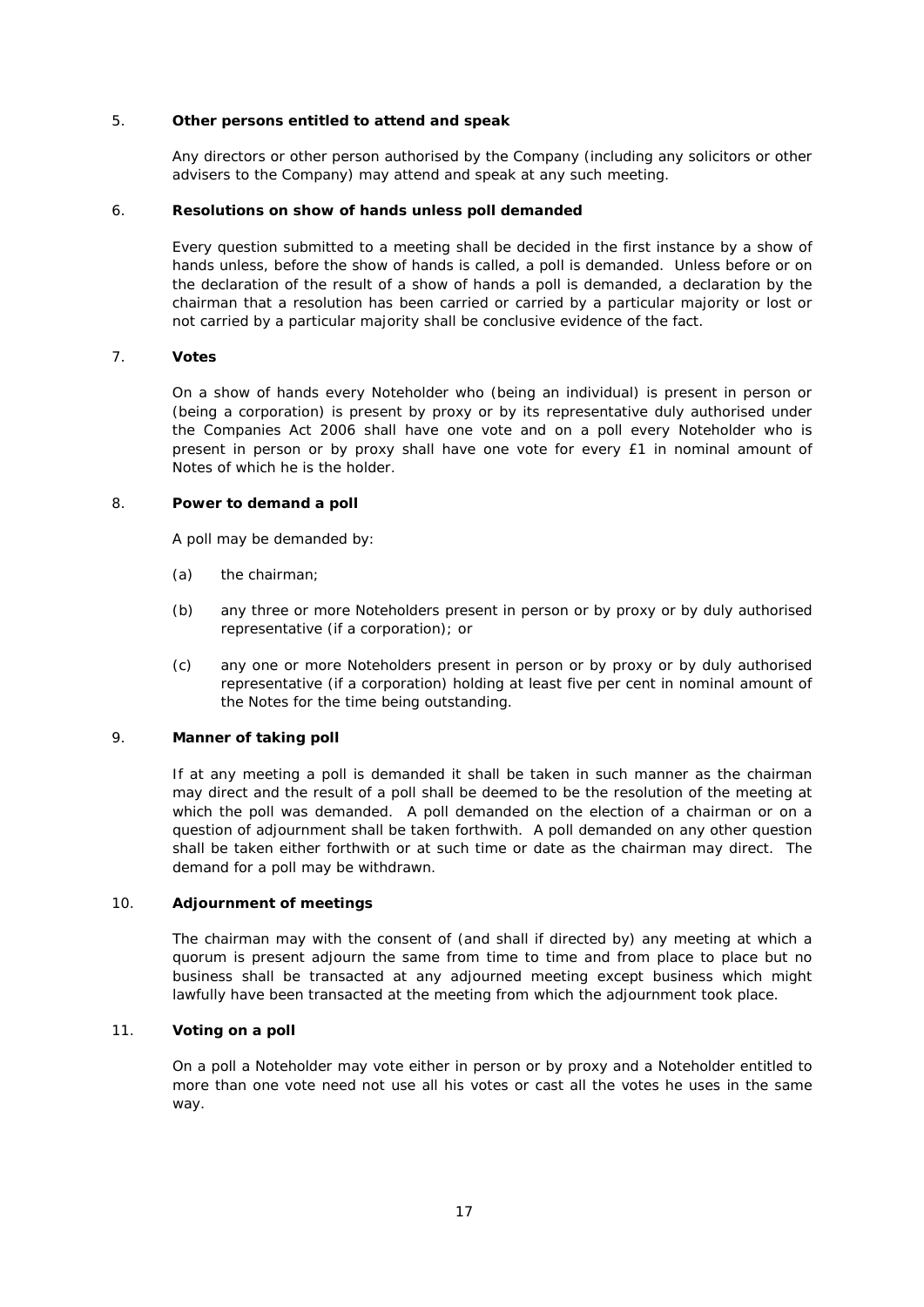# 12. **Votes of joint Noteholders**

In the case of joint holders of the Notes the vote of the senior who tenders a vote whether in person or by proxy shall be accepted to the exclusion of the votes of the other joint holders and for this purpose seniority shall be determined by the order in which the names stand in the register of Noteholders.

#### 13. **Appointment of proxies**

The appointment of a proxy shall be in any usual or common form, or in any other form which the Company may approve and shall be:

- (a) under the hand of the appointor or of his attorney duly authorised in writing; or
- (b) if the appointor is a corporation, either under seal, or under the hand of an officer or attorney or other person duly authorised; or
- (c) if permitted by the Company, in electronic form in the manner and form and subject to such terms and conditions as the Company may decide.

The signature, if any, on such appointment need not be witnessed. The appointment of a proxy shall not preclude a Noteholder from attending and voting in person at the meeting or any adjournment thereof.

#### 14. **Proxy need not be Noteholder**

A proxy need not be a Noteholder.

# 15. **Right to appoint more than one proxy**

A Noteholder may appoint more than one proxy to attend and to speak and to vote on the same occasion, provided that each proxy is appointed to exercise the rights attached to one or more different Notes held by the Noteholder (and for this purpose, "Note" means each £1 nominal of loan notes of the Company constituted pursuant to this loan note instrument or any further instrument supplemental hereto).

# 16. **Delivery of proxies**

- <span id="page-19-0"></span>16.1 The appointment of a proxy shall:
	- (a) (in the case of an appointment not sent in electronic form) be deposited (and (if required by the Company) the power of attorney or other authority (if any) under which it is signed or a notarially certified or office copy of such power or authority) at the registered office or at such other place or one of such places (if any) within the United Kingdom as is or are specified for that purpose in or by way of note to the notice convening the meeting or any document accompanying such notice; or
	- (b) (in the case of an appointment sent in electronic form) where an address has been specified for the purpose by the Company (generally or specifically), be received at such address,

not less than 48 hours before the time for holding the meeting or adjourned meeting at which the person named in the appointment proposes to vote or, in the case of a poll taken otherwise than at or on the same day as the meeting or adjourned meeting, not less than 24 hours before the time appointed for the taking of the poll at which it is to be used and in default the appointment of a proxy shall not be treated as valid. Failing previous registration with the Company, if required by the Company, the power of attorney or other authority, if any, under which the appointment of a proxy is executed, or a notarially certified copy or a copy certified in accordance with the Powers of Attorney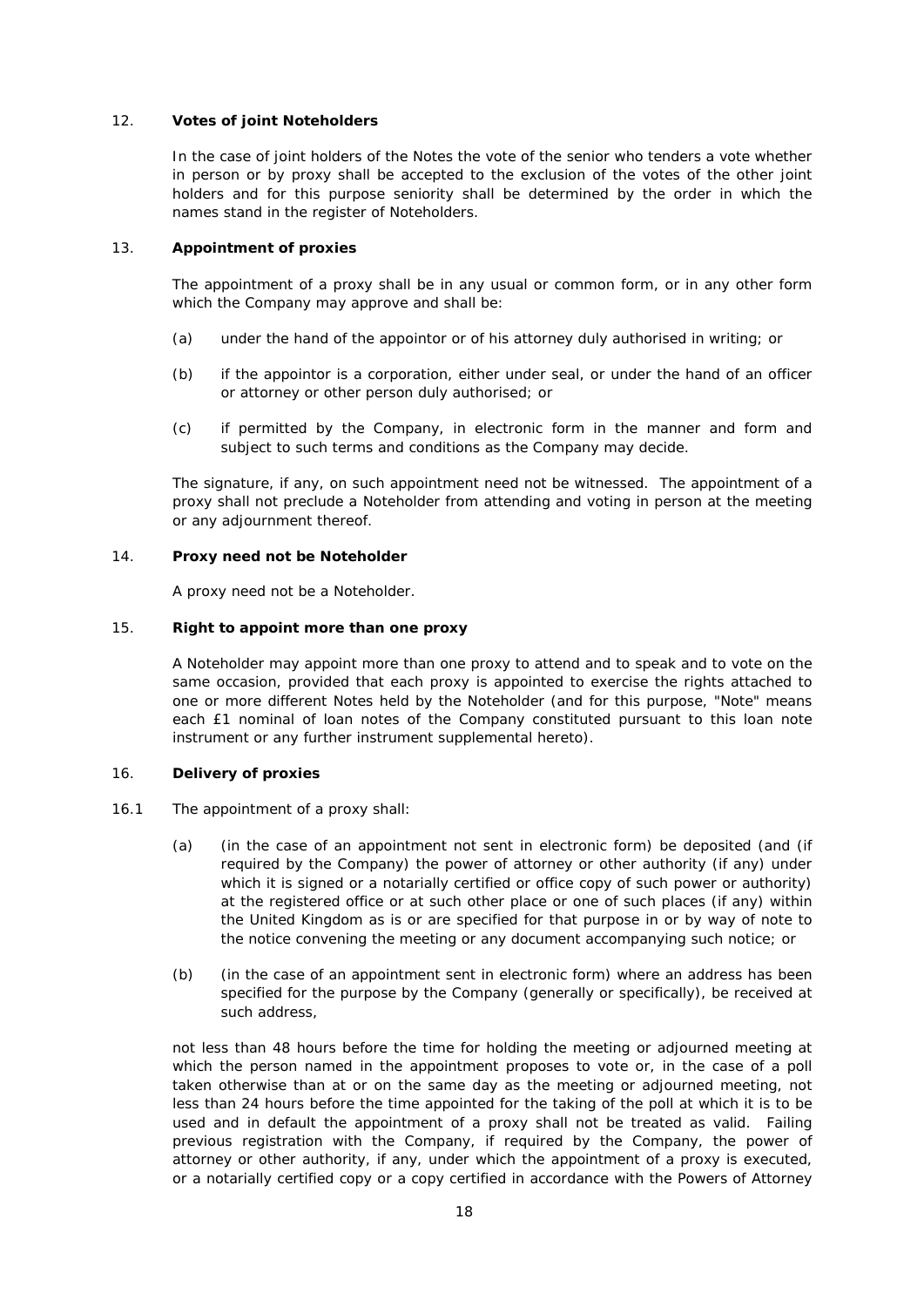Act 1971 of that power or authority, or a copy in some other way approved by the Company, shall (whether (a) or (b) above shall apply) also be deposited or received at the registered office or at such other place specified in accordance with (a) above, or (if the Company so agree) at the address or by the means provided in accordance with (b) above, not later than the time by which the appointment of a proxy is required to be deposited or (as the case may be) received in accordance with this paragraph [16.1.](#page-19-0)

- <span id="page-20-0"></span>16.2 Without limiting paragraph [16.1](#page-19-0) above, in relation to any Notes which are held in uncertificated form, the Company may from time to time permit appointments of a proxy to be made by an Uncertificated Proxy Instruction (that is, a properly authenticated dematerialised instruction and/or other instruction or notification which is sent by means of the relevant system concerned and received by such participant in that system acting on behalf of the Company as the Company may prescribe, in such form and subject to such terms and conditions as may from time to time be prescribed by the Company (subject always to the facilities and requirements of the relevant system concerned)); and may in a similar manner permit supplements to, or amendments or revocations of, any such Uncertificated Proxy Instruction to be made by like means. Notwithstanding any other provision of these presents, the Company may in addition prescribe the method of determining the time at which any such properly authenticated dematerialised instruction (and/or other instruction or notification) is to be treated as received by the Company or such participant. The Company may treat any such Uncertificated Proxy Instruction which purports to be or is expressed to be sent on behalf of a Noteholder as sufficient evidence of the authority of the person sending that instruction to send it on behalf of that Noteholder.
- 16.3 An appointment of a proxy and any other document referred to in the last sentence of paragraph [16.1](#page-19-0) above shall be deemed to have been validly deposited or received in accordance with paragraph [16.1](#page-19-0) above if the appointment is received at the registered office or at such other place specified by the Company by facsimile transmission within the period of time specified by paragraph [16.1](#page-19-0) above provided that the original appointment in the same form as the appointment received by facsimile transmission and any other such document is deposited at the place at which the facsimile transmission was received not less than 24 hours before the time appointed for the meeting or adjourned meeting or the holding of a poll subsequently at which the vote is to be used.
- 16.4 If two or more valid but differing appointments of a proxy are delivered or (in the case of appointments in electronic form) received in accordance with paragraph [16.1](#page-19-0) or [16.2](#page-20-0) above in respect of the same Note for use at the same meeting, the one which is last delivered or, as the case may be, received as aforesaid (regardless of its date, its date of sending or the date of its execution) shall be treated as replacing and revoking the others as regards that Note. If the Company is unable to determine which was delivered or received last, none of them shall be treated as valid in respect of that Note.

# 17. **Validity of proxies**

An appointment of a proxy shall, unless the contrary is stated thereon, be valid as well for any adjournment of the meeting to which it relates. No appointment of a proxy shall be valid after the expiration of 12 months from the date of its deposit or receipt in accordance with paragraph [16.1](#page-19-0) or [16.2](#page-20-0) above except at an adjourned meeting or on a poll demanded at a meeting or adjourned meeting in cases where the meeting was originally held within 12 months from that date.

# 18. **Authority of proxies**

The appointment of a proxy to vote on a matter at a meeting of Noteholders shall be deemed to confer authority on the proxy to demand or join in demanding a poll on that matter and (unless the contrary is stated therein) to vote as the proxy thinks fit in any election of a chairman of the meeting.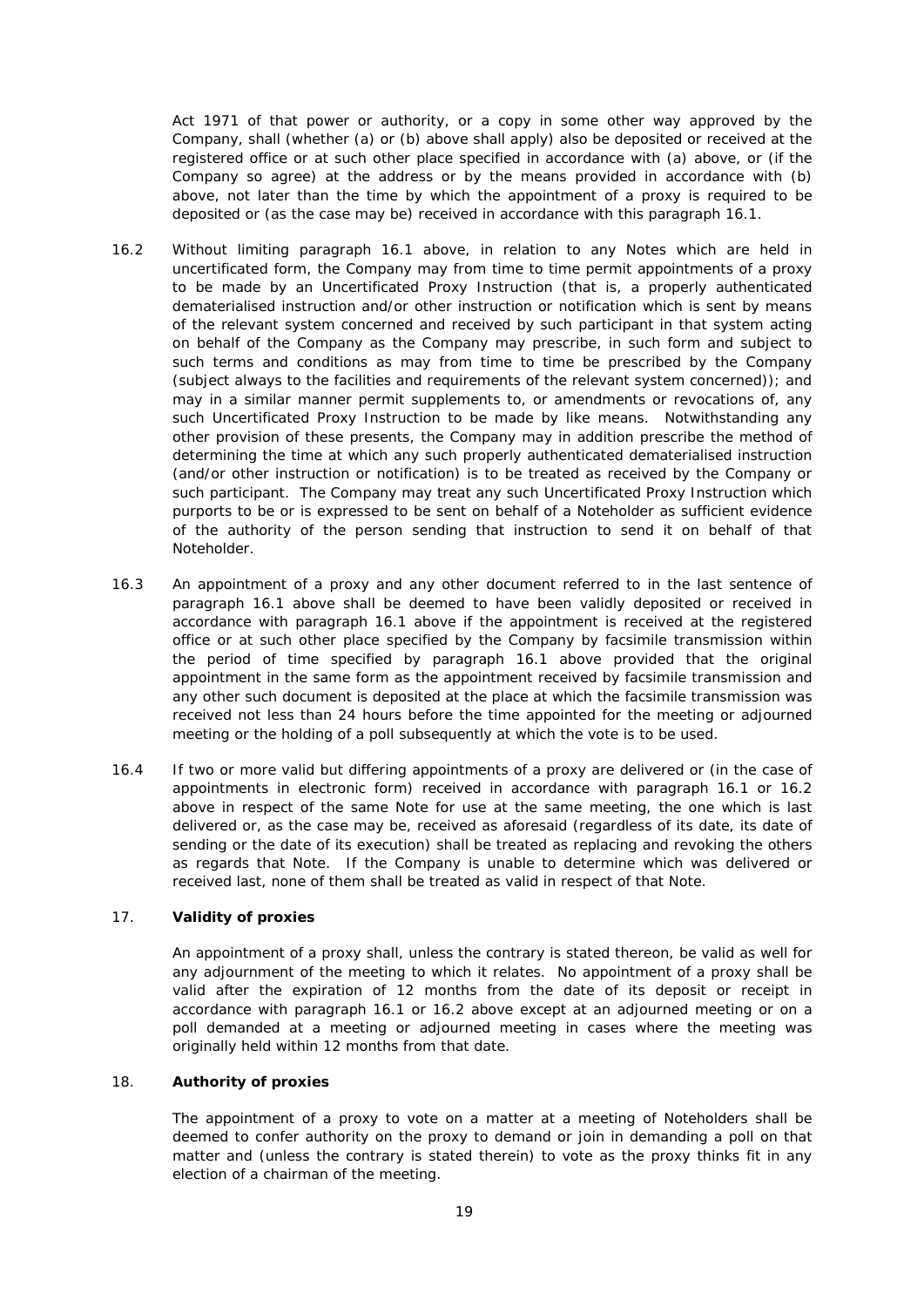An instrument of proxy shall unless the contrary is stated therein be valid as well for any adjournment of the meeting as for the meeting to which it relates.

# 19. **Cancellation of proxy's authority**

A vote given or poll demanded in accordance with the terms of an appointment of a proxy or by the duly authorised representative of a corporation shall be valid notwithstanding the previous death or insanity of the principal or revocation of the proxy or determination of the authority of the person voting or demanding a poll, provided that no intimation in writing of such death, insanity, revocation or determination shall have been received by the Company at the registered office or such other place (if any) as is specified for depositing the appointment of proxy or, where the appointment of the proxy was in electronic form, at the address at which such appointment was duly received, in each case in accordance with paragraph [16.1](#page-19-0) or [16.2](#page-20-0) above, before the time for holding the meeting or adjourned meeting or the time appointed for taking a poll subsequently thereto at which such vote is given.

# 20. **Corporate representatives**

Any corporation which is a Noteholder may by resolution of its directors or other governing body authorise a person or persons to act as its representative or representatives at any meeting of Noteholders or of any series (or class) of Noteholders.

#### 21. **Powers of corporate representatives**

Any person so authorised shall be entitled to exercise the same powers on behalf of the corporation which he represents as that corporation could exercise if it were an individual Noteholder and such corporation shall for the purposes of these presents be deemed to be present in person at any such meeting if a person so authorised is present thereat.

# 22. **Powers of meetings of Noteholders**

A meeting of the Noteholders shall in addition to any other powers given by these presents have the following powers exercisable by Extraordinary Resolution:

- (a) power to sanction any scheme for the reconstruction of the Company or for the amalgamation of the Company with any other company;
- (b) power to sanction the exchange of the Notes for or the conversion of the Notes into shares, stock, debentures, debenture stock or other obligations or securities of the Company or any other company formed or to be formed and whether with or without a cash entitlement:
- (c) power to sanction the release of the Company from payment of all or any part of the principal of or premium (if any) and interest on the Notes or any other monies due by the Company to Noteholders pursuant to these presents;
- (d) power to sanction any modification, abrogation or compromise of or arrangement in respect of the rights of the Noteholders against the Company or against the whole or any part of the undertaking, property assets and rights of the Company whether such rights shall arise under these presents or otherwise;
- (e) power to assent to any modification or abrogation of or addition to the provisions contained in these presents or to which the Notes are subject proposed or agreed to by the Company; and
- (f) power to appoint any persons (whether Noteholders or not) as a committee to represent the interests of Noteholders and to confer upon such committee any powers or discretions which the Noteholders could themselves exercise.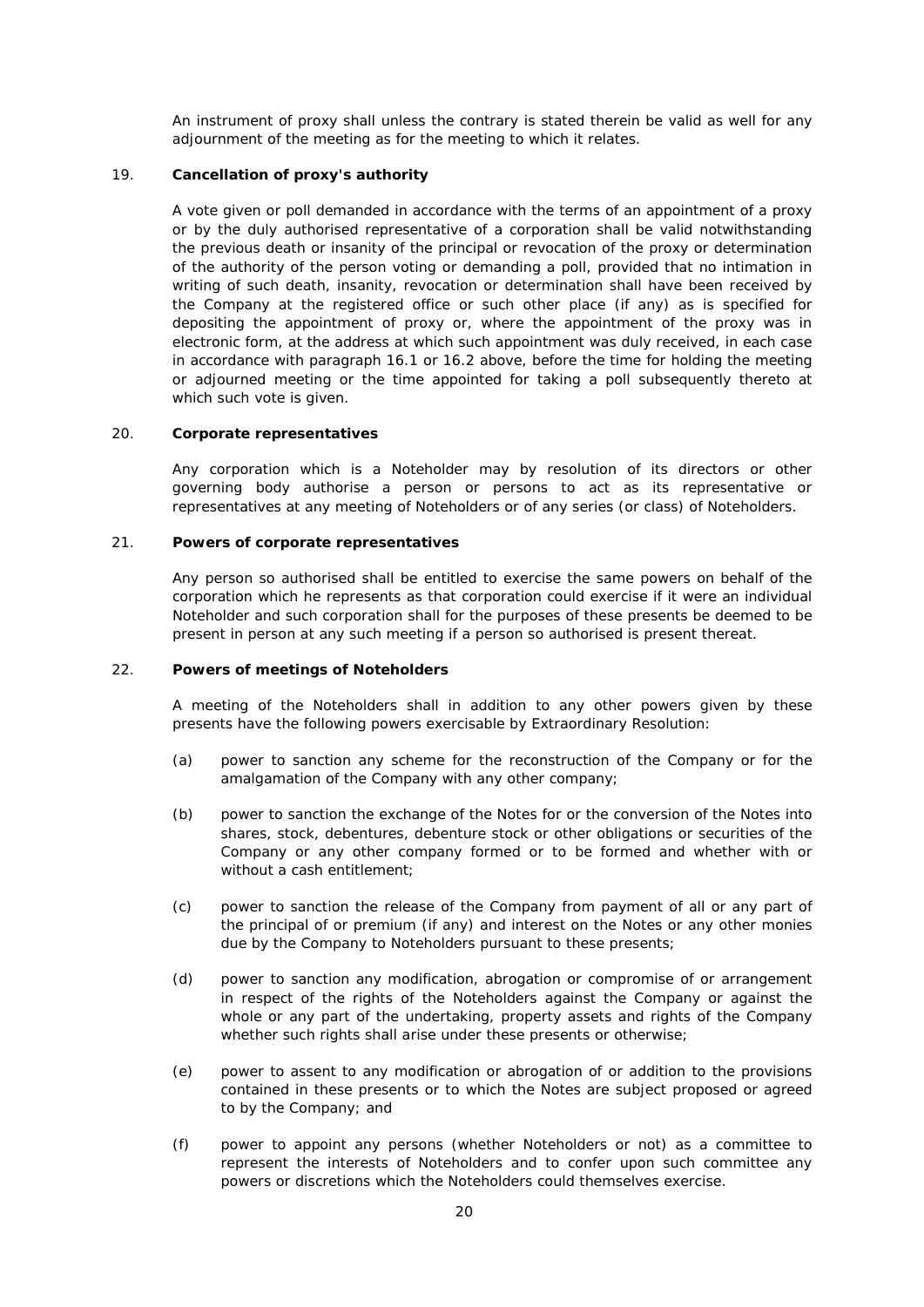# 23. **Extraordinary resolutions binding on all Noteholders**

An Extraordinary Resolution passed at a meeting of the Noteholders duly convened and held in accordance with these presents shall be binding upon all the Noteholders whether present or not present at such meeting and each of the Noteholders shall be bound to give effect thereto accordingly.

# 24. **Resolutions in writing**

A resolution in writing signed by or on behalf of all the Noteholders who for the time being are entitled to receive notice of meetings in accordance with the provisions herein contained shall for all purposes be as valid and effectual as an Extraordinary Resolution passed at a meeting of the Noteholders duly convened and held in accordance with the provisions herein contained. Such resolution in writing may be contained in one document or in several documents in like form each signed by or on behalf of one or more of the Noteholders.

#### 25. **Minutes of meetings**

Minutes of all resolutions and proceedings at every meeting shall be made and duly entered in the books maintained for that purpose by the Company and any such minutes as aforesaid if purporting to be signed by the chairman of the meeting at which such resolutions were passed or proceedings held or by the chairman of the next succeeding meeting of the Noteholders shall be conclusive evidence of the matters therein contained and until the contrary is proved every such meeting in respect of the proceedings of which minutes have been made and signed as aforesaid shall be deemed to have been duly convened and held and all resolutions passed and proceedings had thereat to have been duly passed and had.

# <span id="page-22-0"></span>26. **Variation of rights**

Notwithstanding any other provision of these presents, whenever there is in issue more than one series (or class) of Notes, the special rights attached to any such series (or class) may only be varied or abrogated either (a) with the consent in writing of the holders of more than 75 per cent in nominal value of the issued Notes of that series (or class); or (b) with the sanction of an Extraordinary Resolution passed at a separate meeting of the holders of that series (or class). To every such separate meeting all the above provisions of this [schedule 3](#page-17-0) (and to the proceedings at such meetings) shall, *mutatis mutandis*, apply as if references above to (i) a meeting of Noteholders or (ii) Noteholders or (iii) Notes were to, respectively, (i) a meeting of holders of Notes of the relevant series (or class) or (ii) holders of Notes of the relevant series (or class) or (iii) Notes of the relevant series (or class). For the purposes of this paragraph [26,](#page-22-0) **"special rights"** means rights particular to one series (or class) of Notes, rather than attached to all of the Notes (in the sense of class rights in respect of shares).